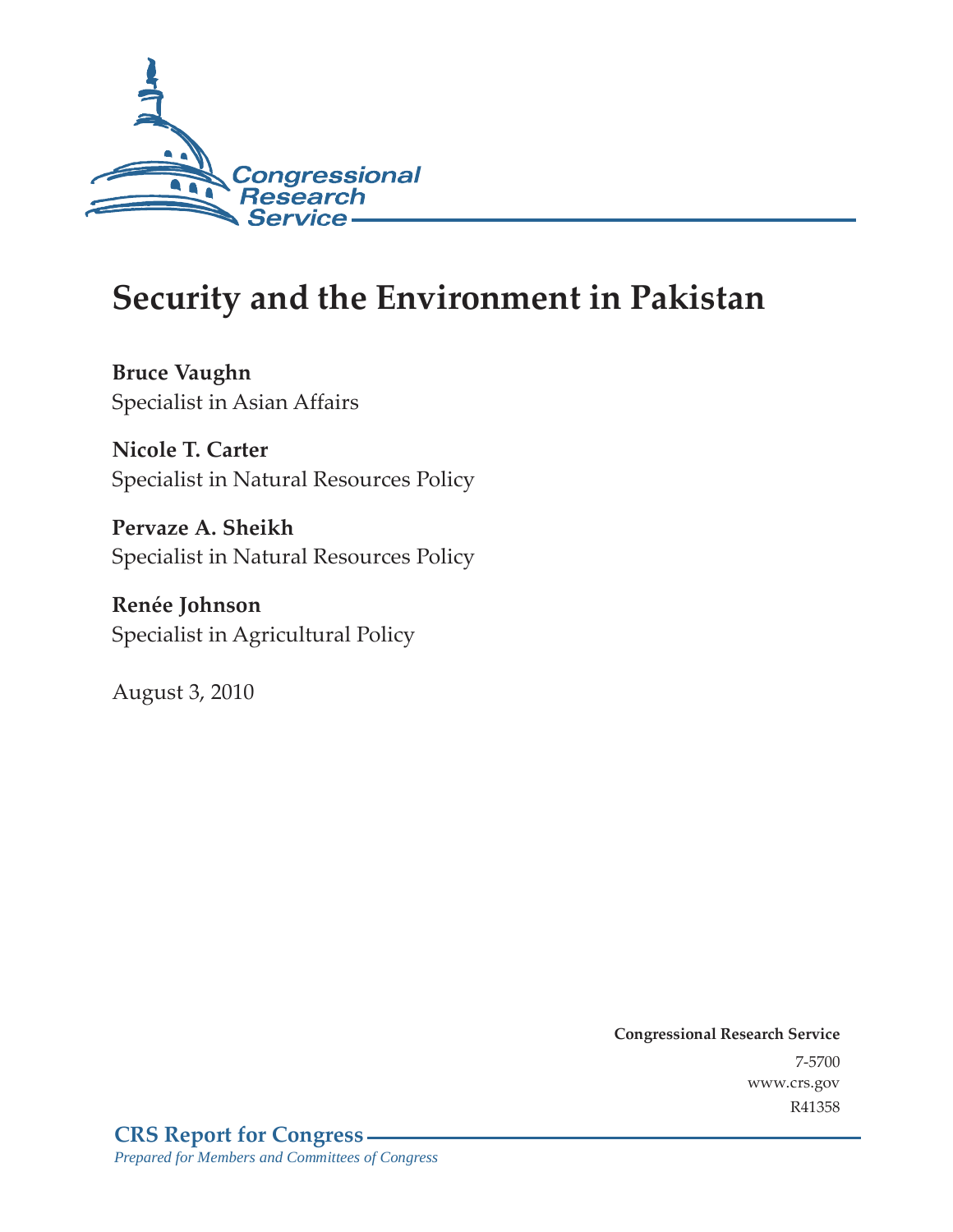# **Summary**

This report focuses on the nexus between security and environmental concerns in Pakistan that have the potential to affect American security and foreign policy interests. Environmental concerns include, but are not limited to, water and food scarcity, natural disasters, and the effects of climate change. Environmental stresses, when combined with the other socio-economic and political stresses on Pakistan, have the potential to further weaken an already weak Pakistani state. Such a scenario would make it more difficult to achieve the U.S. goal of neutralizing anti-Western terrorists in Pakistan. Some analysts argue that disagreements over water could also exacerbate existing tensions between India and Pakistan. Given the importance of this region to U.S. interests for many reasons, the report identifies an issue that may be of increasing concern for Congress in the years ahead.

The report examines the potentially destabilizing effect that, when combined with Pakistan's demographic trends and limited economic development, water scarcity, limited arable land, and food security may have on an already radicalized internal and destabilized international politicalsecurity environment. The report considers the especially important hypothesis that the combination of these factors could contribute to Pakistan's decline as a fully functioning state, creating new, or expanding existing, largely ungoverned areas. The creation, or expansion, of ungoverned areas, or areas of limited control by the government of Pakistan, is viewed as not in U.S. strategic interests given the recent history of such areas being used by the Taliban, Al Qaeda, and other terrorist groups as a base for operations against U.S. interests in the region. In this sense, environmental stress is viewed as a potential "threat multiplier" to existing sources of conflict.

Environmental factors could also expand the ranks of the dispossessed in Pakistan, which could lead to greater recruitment for radical Islamist groups operating in Pakistan or Afghanistan. Larger numbers of dispossessed people in Pakistan could also destabilize the current political regime. This could add pressure on the Pakistani political system and possibly add impetus to a return to military rule or a more bellicose posture towards India. This issue has added significant importance to regional security and American interests in Afghanistan.

The potential for environmental factors to stoke conflict between the nuclear armed states of India and Pakistan is also a concern. These two historical enemies have repeatedly fought across their international frontier and have yet to resolve their territorial dispute over Kashmir. Further, a longstanding dispute over cross-border water resource sharing between India and Pakistan has resurfaced, possibly exacerbating existing tensions between the two states. Should the two countries wish, however, this dispute also offers a renewed opportunity for cooperation, as has been seen in past negotiations.

Preliminary findings by experts seem to indicate that existing environmental problems in Pakistan are sufficiently significant to warrant a close watch, especially when combined with Pakistan's limited resilience due to mounting demographic stresses, internal political instability, security challenges, and limited economic resources. For more detailed information on Pakistan see the work of Alan Kronstadt and others including CRS Report RL33498, *Pakistan-U.S. Relations*, and CRS Report RL34763, *Islamist Militancy in the Pakistan-Afghanistan Border Region and U.S. Policy*.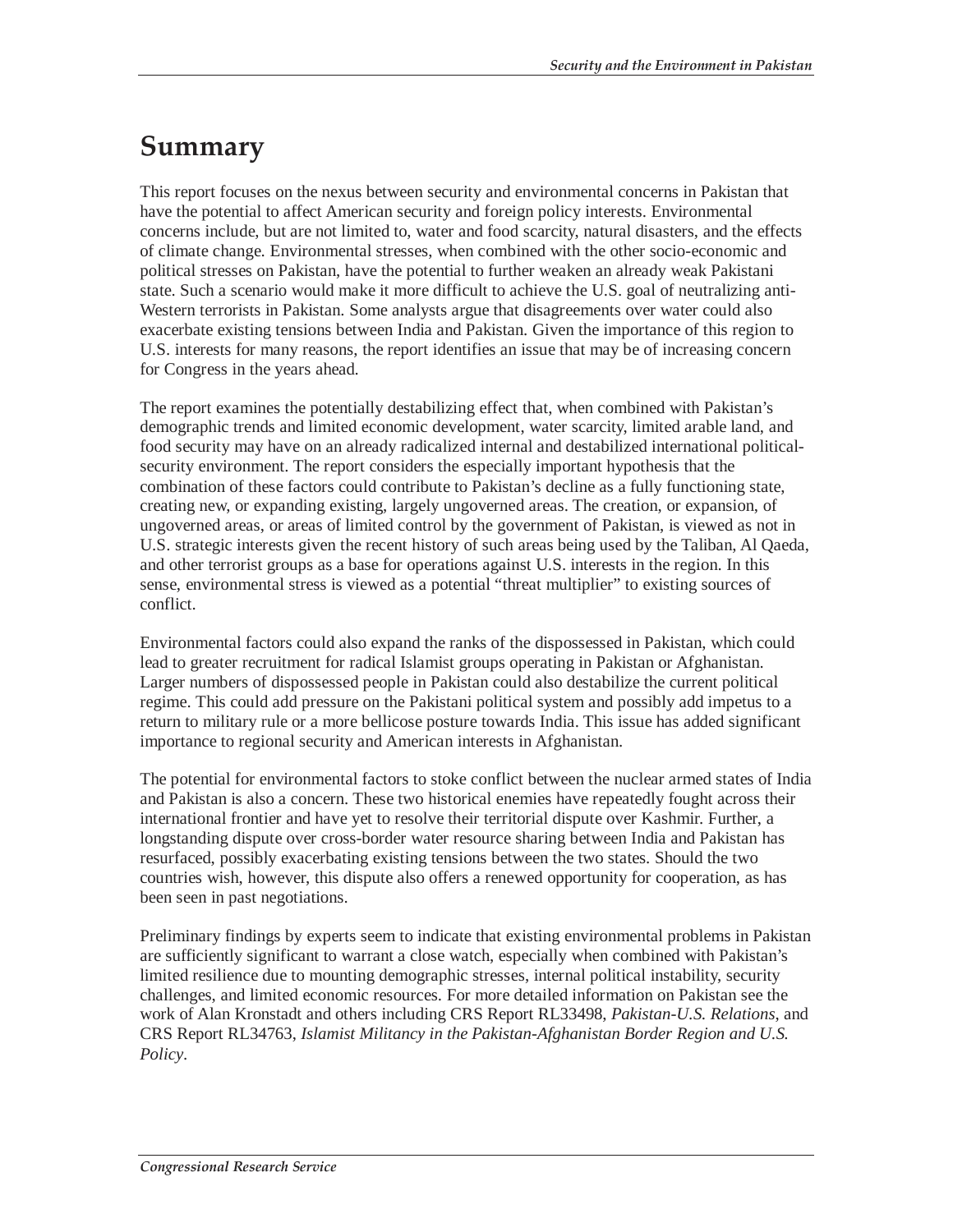# **Contents**

| Cross-Border Dispute with India over Kashmir and Water Resources  17 |  |
|----------------------------------------------------------------------|--|
|                                                                      |  |

# **Figures**

# **Tables**

|--|--|

## **Contacts**

|--|--|--|--|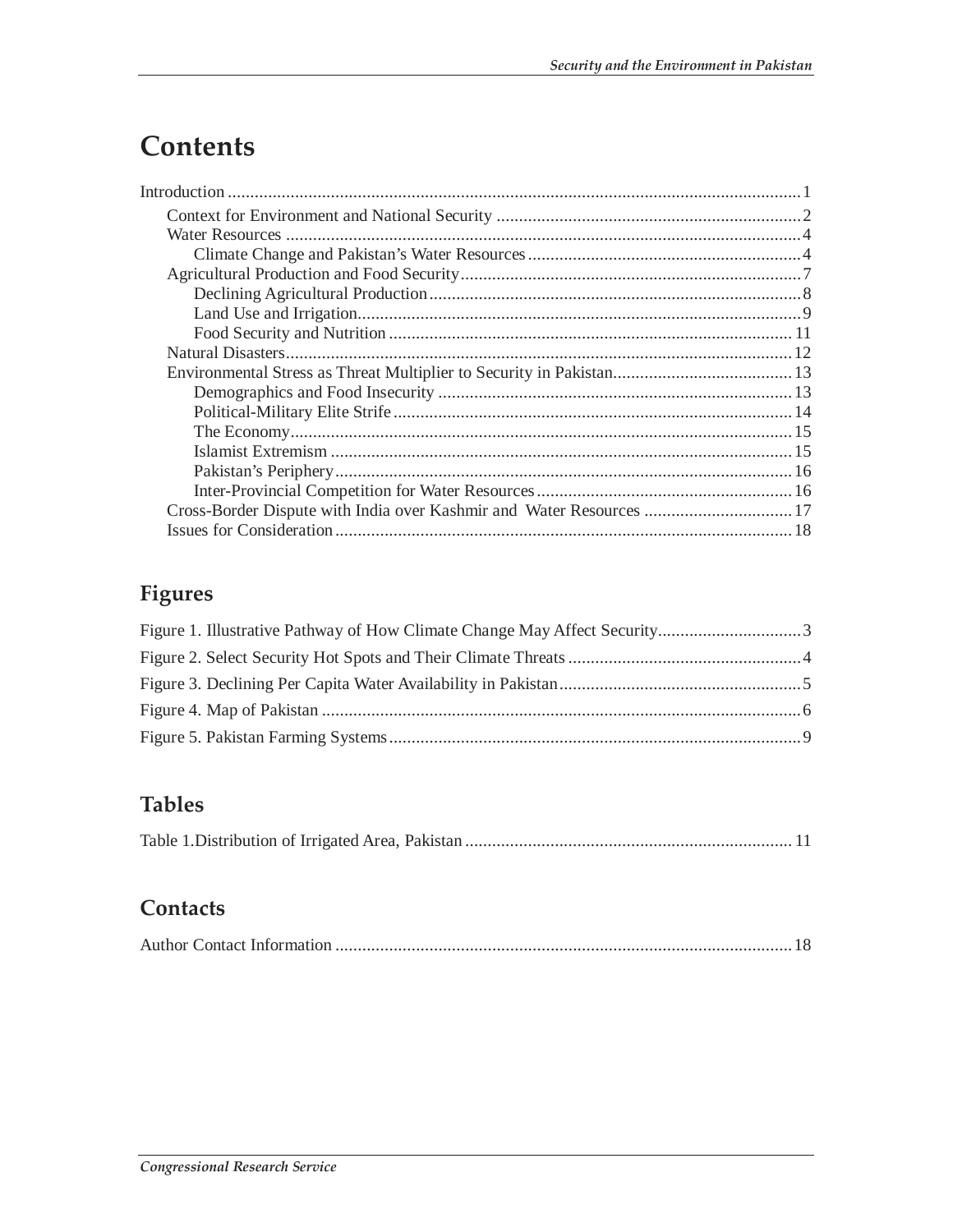# **Introduction**

This report explores the nexus between the environment and security in Pakistan in order to assess how environmental stress in Pakistan can lead to security issues that affect American security and foreign policy interests in the region. Environmental crises such as water scarcity, soil depletion, and natural disasters can intensify conflict or stress within a country and potentially contribute to national security issues.<sup>1</sup> Climate change can fuel these crises and exacerbate them, leading some analysts to characterize it as a potential threat to national security. Others temper this characterization by noting that the potential effects of climate change could act as a *threat multiplier* to national security. In other words, the effects of climate change might exacerbate existing threats to national security such as weak governance, poverty, and armed insurgents.

The security environment within and around Pakistan is of significant concern to the United States. During the Cold War, the United States worked with Pakistan to meet common security challenges in Afghanistan and the region. Today's security threats to the United States from Pakistani territory and the region emanate from sub-national radical Islamist groups that oppose the United States and its allies. Pakistan's limited and tenuous control of much of its territory, the growing strength of radical Islamist groups in Pakistan, the poor state of Pakistan's economy, and ongoing political turmoil among Pakistani political elites all undermine Pakistan's ability to effectively control radical Islamist elements and to ameliorate growing environmental, economic, and other stresses. Pakistan's status as a nuclear weapon state, its traditional enmity with India, and proximity to Afghanistan all heighten its importance to U.S. strategic interests.

The environment and natural resources within Pakistan are also under stress. Once abundant water supplies are dwindling due to an increase in demand and drought. This is, in part, affecting crop production and reducing the area of arable land in the country. Pakistan has one of the highest deforestation rates in the world and currently has approximately 4% of its original forested area intact. Loss of forests has led to soil erosion and altered ecosystems in the region. The projected effects of climate change in Pakistan range from increased periods of drought and low water supplies to sea-level rise and associated saltwater intrusion. Many of these environmental stressors have potential socio-economic and political consequences for Pakistan. For example, drought can stress water supplies along the Indus River and potentially exacerbate tensions between Pakistan and India. Drought can further lead to reduced hydropower supplies and catalyze protests in areas experiencing rolling blackouts, and of course contribute to economic stresses in Pakistan's agricultural regions, where the majority of Pakistanis live.<sup>2</sup>

Existing environmental stress and potential future stress from climate change in Pakistan may undermine American interests in the region by leading to further socio-political instability in Pakistan. Alone, environmental stress might not become a geopolitical concern, but when added to existing political and socio-economic stresses, it has the potential to be geopolitically important due to the instability that it could create. Congress could be interested in this connection because of its role in authorizing and appropriating funds for Pakistan.<sup>3</sup>

 1 National Security and the Threat of Climate Change, Center for Naval Analysis, http://securityand climate.cna.org/.

 $2^2$  Cuts in electricity have lead to several protests in Lahore and Karachi, among other regions.

 $3$  The Obama Administration sought nearly \$1.6 billion specifically for Pakistan. Highlighted program areas to receive (continued...)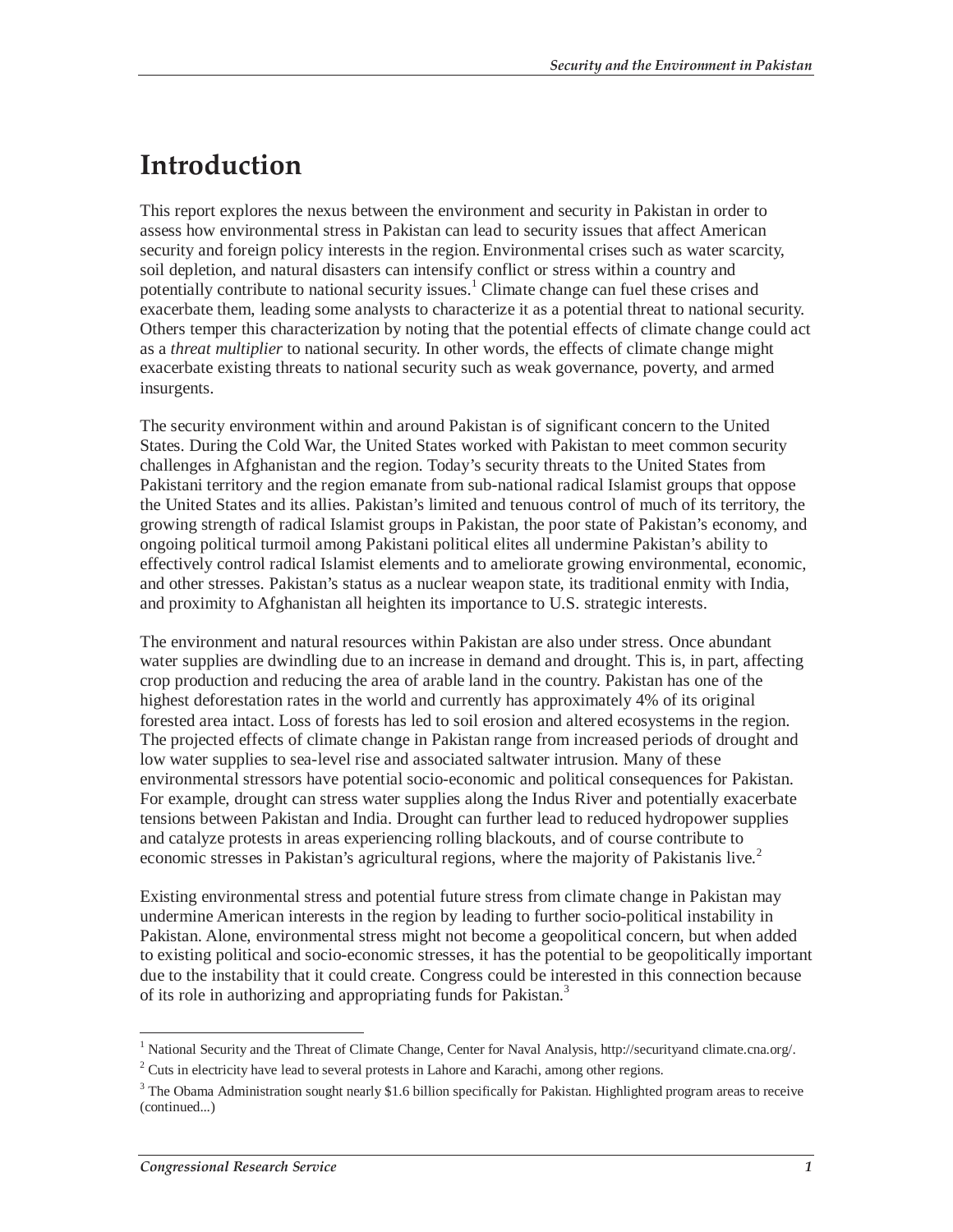# **Context for Environment and National Security**

Theoretical and empirical work on the relationship between the environment and security, which can help us better understand how environmental stress may affect Pakistan, has been expanding for decades. This report touches briefly on just a few of these sources to provide a sense of this growing body of knowledge and set a theoretical context for our analysis of Pakistan's water resources and food security.

J.R. McNeill, in an historical analysis of natural shocks to societies, has observed that such shocks have proved to be both unifying and divisive, that social conflict has been routine during and after natural disasters, that minorities or foreign groups are often blamed, and that government authorities have often been the target of popular wrath for failing to minimize or prevent damage. McNeill further points out that "Societies with little in the way of safety net ... easily succumb to banditry, ethnic and religious violence, and even outright civil war under the stress of acute drought. Restraint and civility can quickly perish when people are confronted with imperious necessity."<sup>4</sup>

Given this perspective, the fragility of the ecosystem and political structure of Pakistan may mean that it is more likely to be depleted or degraded due to environmental stress than more resilient states subject to the same pressures. Pakistan is subject to both demand-induced scarcity and structural scarcity.<sup>5</sup> Demand-induced scarcity stems from Pakistan's growing population and per capita use of resources. Structural scarcity stems from the inequitable distribution and use of natural resources in Pakistan, stemming from social inequality.<sup>6</sup>

Thomas Homer Dixon describes the dynamic of how environmental factors interact in a security context:

If market failure, social friction, and capital availability prevent a society from supplying the amount of ingenuity that it needs to adapt to environmental scarcity, then five kinds of social effect are likely: constrained agricultural productivity, constrained economic productivity, migration, social segmentation, and disruption of legitimate institutions. Environmental scarcity is not the sole or sufficient cause of these social effects. Contextual factors range from the nature of relations among ethnic groups to the state's degree of autonomy from outside pressure groups.7

One can see how the above statement may relate to Pakistan when considering the threat multipliers at play in Pakistan today.

-

<sup>(...</sup>continued)

major funding increases include education (\$364 million in FY2010); health care (\$180 million); private sector competitiveness (\$129 million); economic growth in the agriculture sector (\$124 million); and rule of law and human rights (\$39 million). See CRS Report RL33498, *Pakistan-U.S. Relations*, by K. Alan Kronstadt, for more information.

<sup>4</sup> J.R. McNeill, "Can History Help Us With Global Warming?" p. 35 in Kurt Campbell ed. *Climatic Cataclysm: The Foreign Policy and National Security Implications of Climate Change* (Washington: Brookings Institution Press, 2008).

<sup>5</sup> Thomas Homer-Dixon ed. *Ecoviolence: Links Among Environment, Population and Security* (Boulder: Rowman and Littlefield Publishers, 1998).

<sup>6</sup> For more detailed information on Pakistan water issues see Michael Kugelman and Robert Hathaway, eds., *Running on Empty: Pakistan's Water Crisis*, Woodrow Wilson Center, 2009.

<sup>7</sup> Thomas Homer-Dixon ed. *Ecoviolence: Links Among Environment, Population and Security* (Boulder: Rowman and Littlefield Publishers, 1998), p. 9.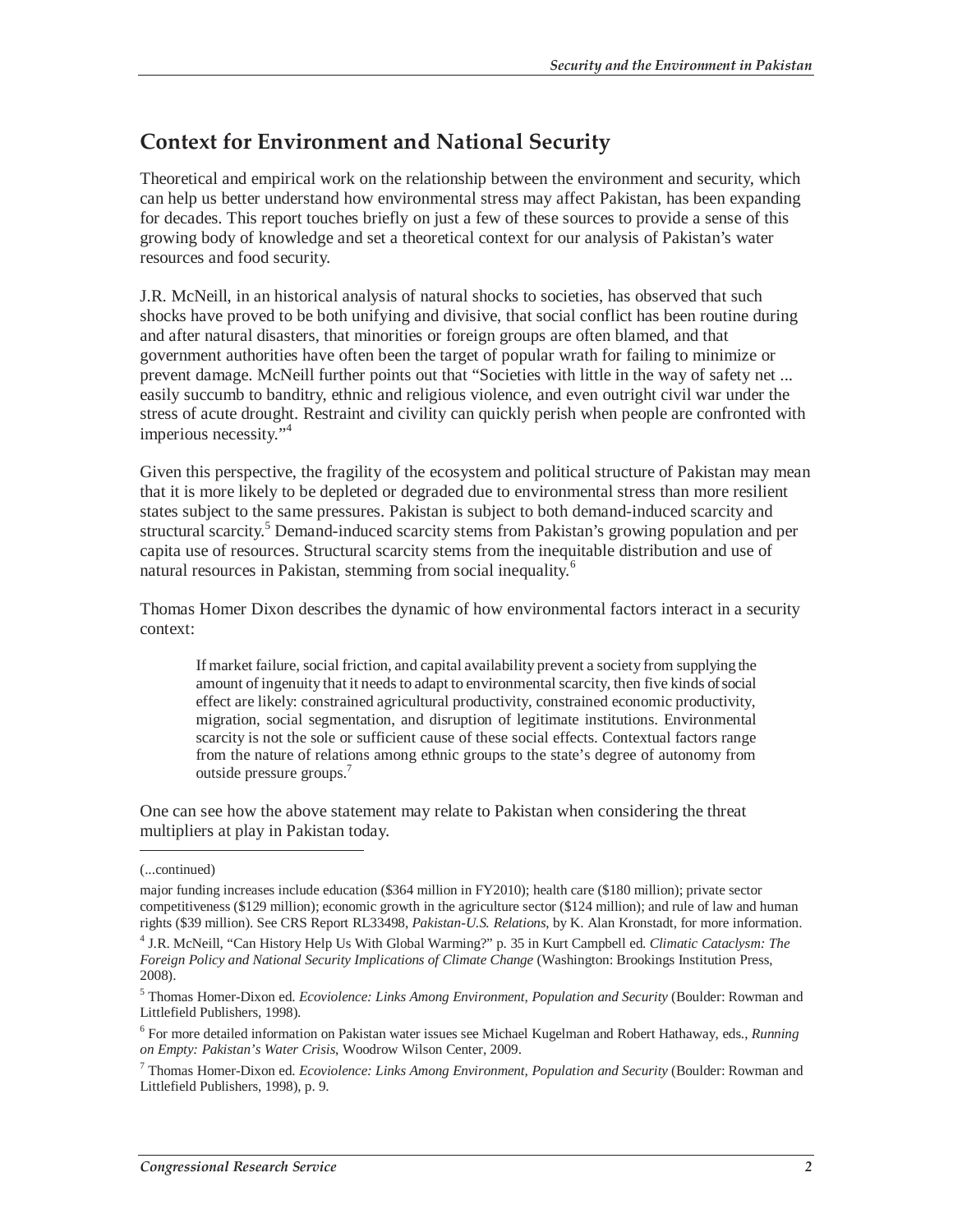In his book *Collapse: How Societies Choose to Fail or Succeed*, Jared Diamond found that societies do not collapse due "solely to environmental damage: there are always other contributing factors." Diamond identifies a five-point framework of such contributing factors including: environmental damage, climate change, hostile neighbors, friendly trade partners, and the society's response to its environmental problems. Diamond found that this fifth factor, the society's response to environmental factors, "always proves significant."<sup>8</sup>

As the potential effects of environmental degradation and climate change on Pakistan's and many other nations' security become better understood, there may be greater impetus for the United States to assess international climate change mitigation and adaptation frameworks. The combination of environmental degradation, anticipated future impacts of climate change, and increasing demographic pressure are likely to place significant stress on many developing nations across the globe in the years ahead. Security, however, is complex, and climate change is but one threat among many security threats. Moreover, the security concern (e.g., failed states, rise of terrorists groups and unfriendly regimes, global economic and financial security, humanitarian and human development disasters) varies depending on the nation at risk (e.g., Pakistan) and the perspective of those affected by the risk (e.g., United States).

**Figure 1** is an illustration of how the physical impacts of climate change may lead to socioeconomic effects, which may contribute to a threat to security and stability.



#### **Figure 1. Illustrative Pathway of How Climate Change May Affect Security**

#### **Source:** CRS.

**Notes:** First two boxes were adapted from S. Smith and J. Vivekananda, A Climate of Conflict (International Alert, Nov. 2007), pp. 10-11, available at http://www.international-alert.org/pdf/A\_Climate\_Of\_Conflict.pdf.

<sup>-</sup>8 Jared Diamond, *Collapse: How Societies Choose to Fail or Succeed* (New York: Viking Press, 2005), p. 11.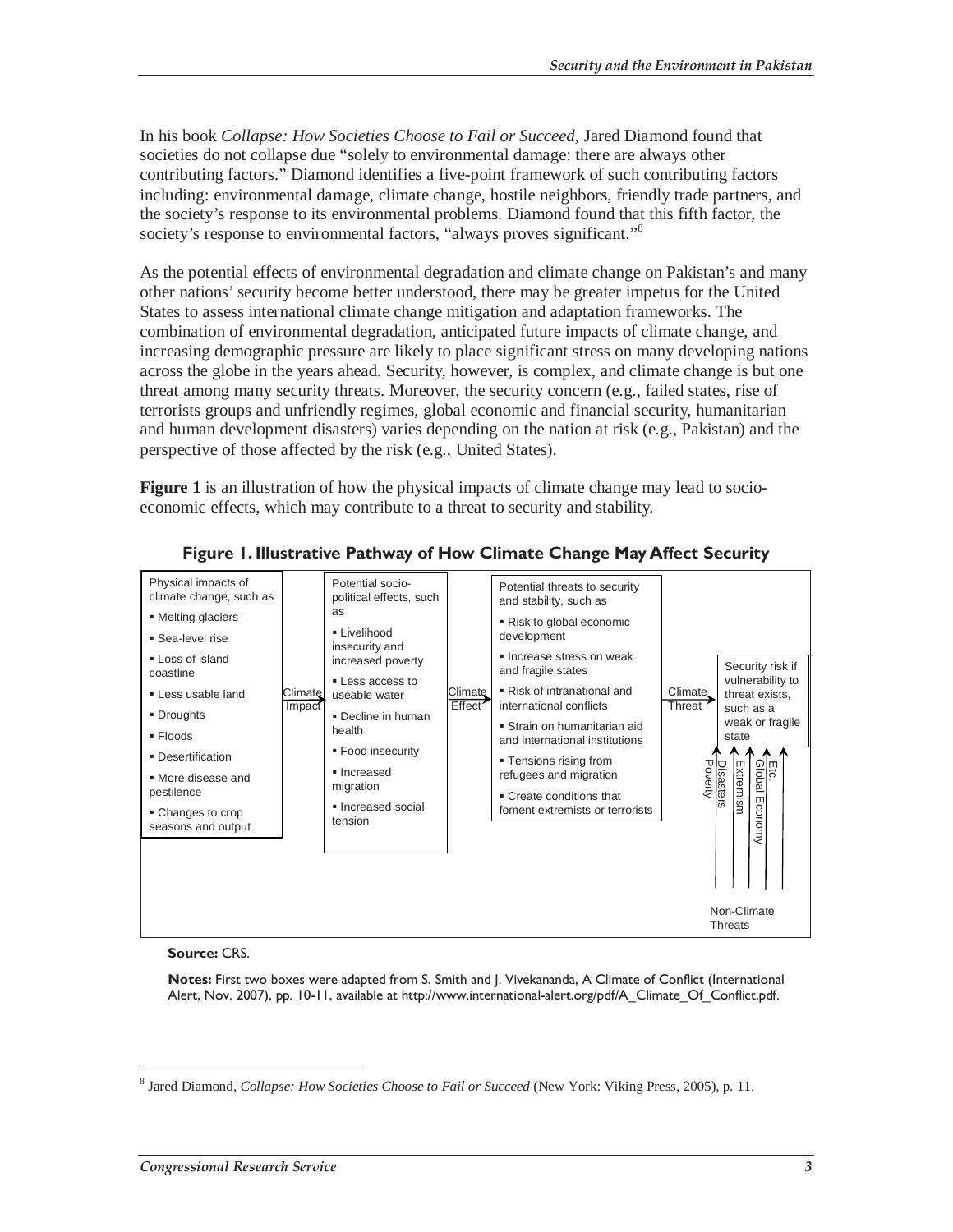**Figure 2** shows a map produced by the German Advisory Council on Global Change that overlays regional hot spots with anticipated climate change impacts in those areas. This demonstrates that the issues under consideration in this report on Pakistan are in various ways relevant to other parts of the globe as well.



**Figure 2. Select Security Hot Spots and Their Climate Threats** 

**Source:** R. Schubert, et al., Climate Change as a Security Risk (German Advisory Council on Global Change, May 2007), p. 4, available at http://www.wbgu.de/wbgu\_jg2007\_engl.pdf.

### **Water Resources**

#### **Climate Change and Pakistan's Water Resources**

Pakistan, which depends heavily on the Indus River system, is a water-stressed country. That is, most of the surface and groundwater resources are nearly fully exploited or are being used at an unsustainable rate. Water allocations among Pakistanis are highly inequitable.<sup>9</sup> **Figure 3** provides data on the past and anticipated per capita water supply in Pakistan; the illustration shows the declining availability of water which affects both human health and livelihoods, and ecosystem

 $\overline{a}$ 9 See M. Kugelman in the introduction to *Running on Empty: Pakistan's Water Crisis* (2009), published by the Woordrow Wilson International Center for Scholars.

The paucity of water rights law in Pakistan means that landowners have better defined rights to water than do the landless; similarly, large wealthy farmers often receive more irrigation water than small, poorer farmers. The report is available at http://www.wilsoncenter.org/topics/pubs/ASIA\_090422\_Running%20on%20Empty\_web.pdf.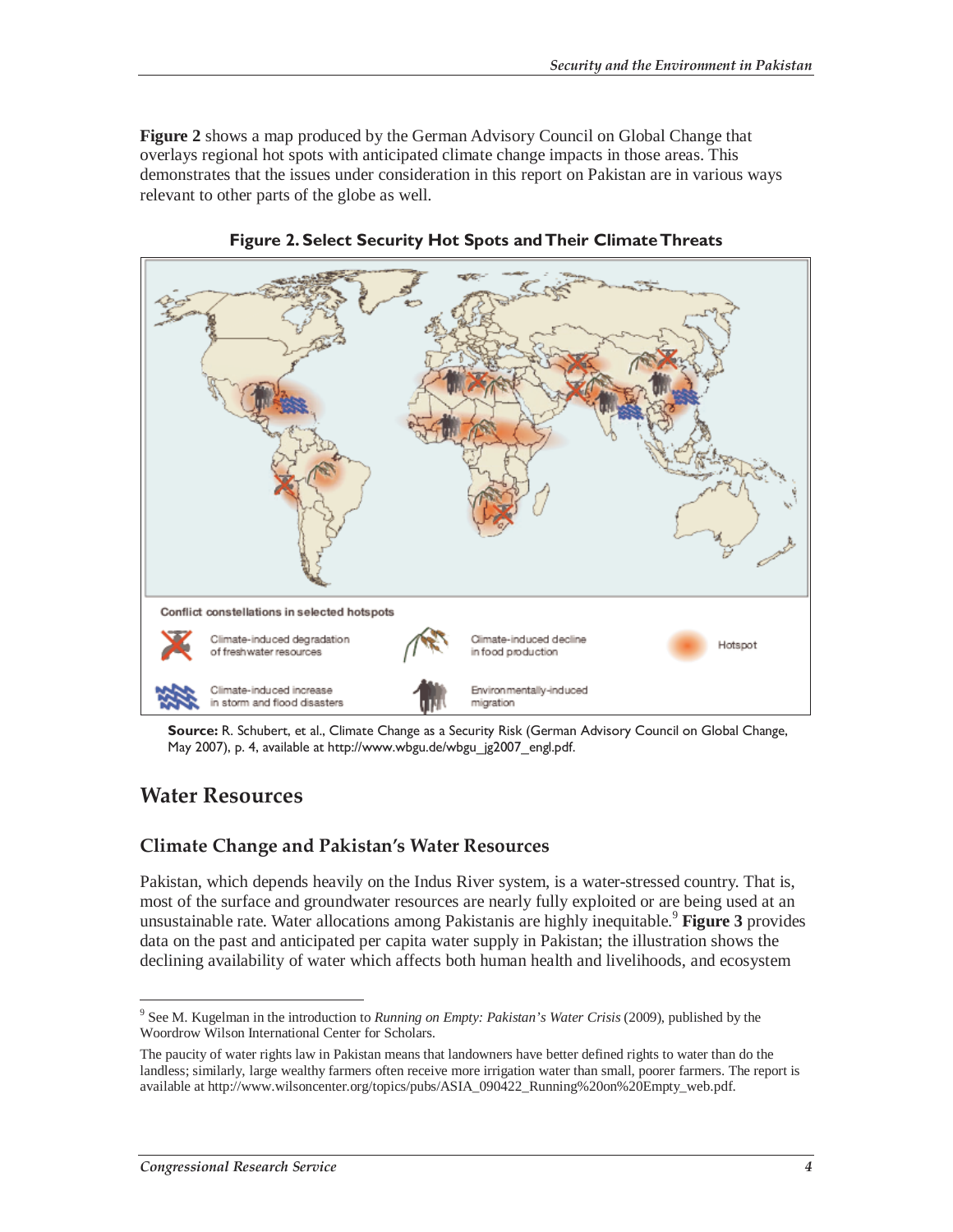health and the services provided by those ecosystems. Most Pakistani households do not have access to adequate potable or shallow water; 65% of households get their water from a pump.<sup>10</sup>



**Figure 3. Declining Per Capita Water Availability in Pakistan** 

(cubic meters per person annually)

Only a few decades ago, Pakistan was considered to have an abundance of water. The change results largely from the increased demand for water by expanded irrigation, population growth, less than optimal water use practices, and economic development. The near- and long-term effects of climate change on Pakistan's water-resources will further challenge the country's water sector, resources, and regional and ethnic tensions.

-

**Source:** World Bank 2005 data adapted by F. Khan, "Water, Governance, and Corruption in Pakistan," in *Running on Empty: Pakistan's Water Crisis* (Woodrow Wilson International Center for Scholars, 2009), p. 83.

<sup>10</sup> Government of Pakistan, Federal Bureau of Statistics, *Pakistan Social and Living Standards Measurement Survey 2005-06*, available at http://www.statpak.gov.pk/depts/fbs/statistics/pslm2005\_06/water\_supply\_sanitation.pdf. Thirty percent of households have no toilet facilities. Sanitation coverage varies largely between rural and urban areas, with only 3% of urban households not having toilets, and 44% of rural households.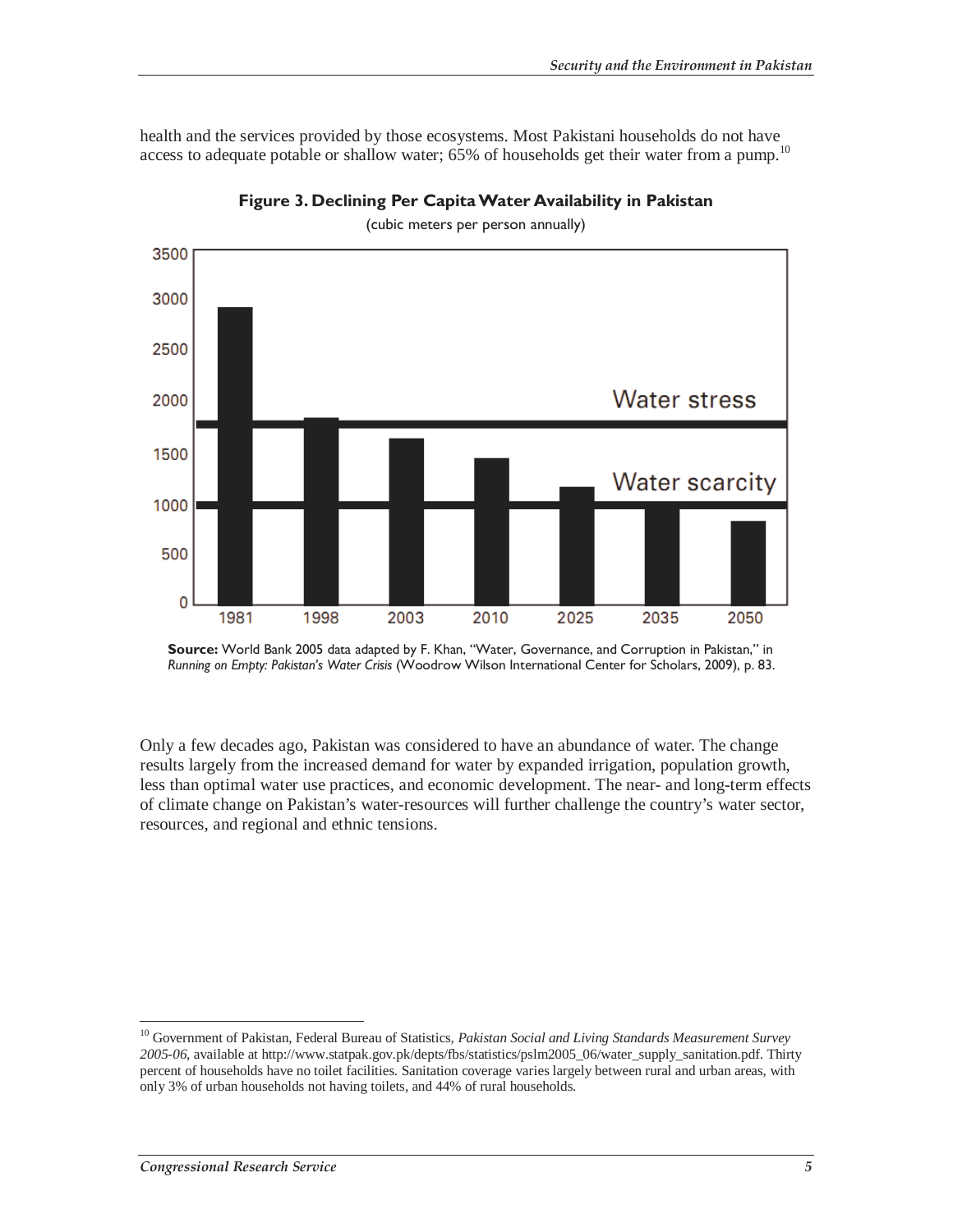

**Figure 4. Map of Pakistan** 

Water resource development for agriculture contributed to Pakistan's economic growth and rise as a regional food basket. Agriculture represents almost 97% of the water withdrawals in Pakistan. This is a very high percentage and leaves little for other uses. Pakistan now has the world's largest contiguous irrigated area, which is fed by surface water from the Indus River system and from groundwater wells. The irrigation network alone contributes to nearly a quarter of the country's gross domestic product and meets most of its food and fiber requirements. The livelihood of many families and the economy of the country, therefore, is sensitive to the availability of water and to reductions in availability that climate change may cause.

The growing imbalance between Pakistan's water supply and demand has led to shortages, regional competition, conflicts between stakeholders, and constraints on economic development. The tools available to address the imbalance range from trying to develop new supplies to improving the efficient use of existing supplies. Developing new sources through additional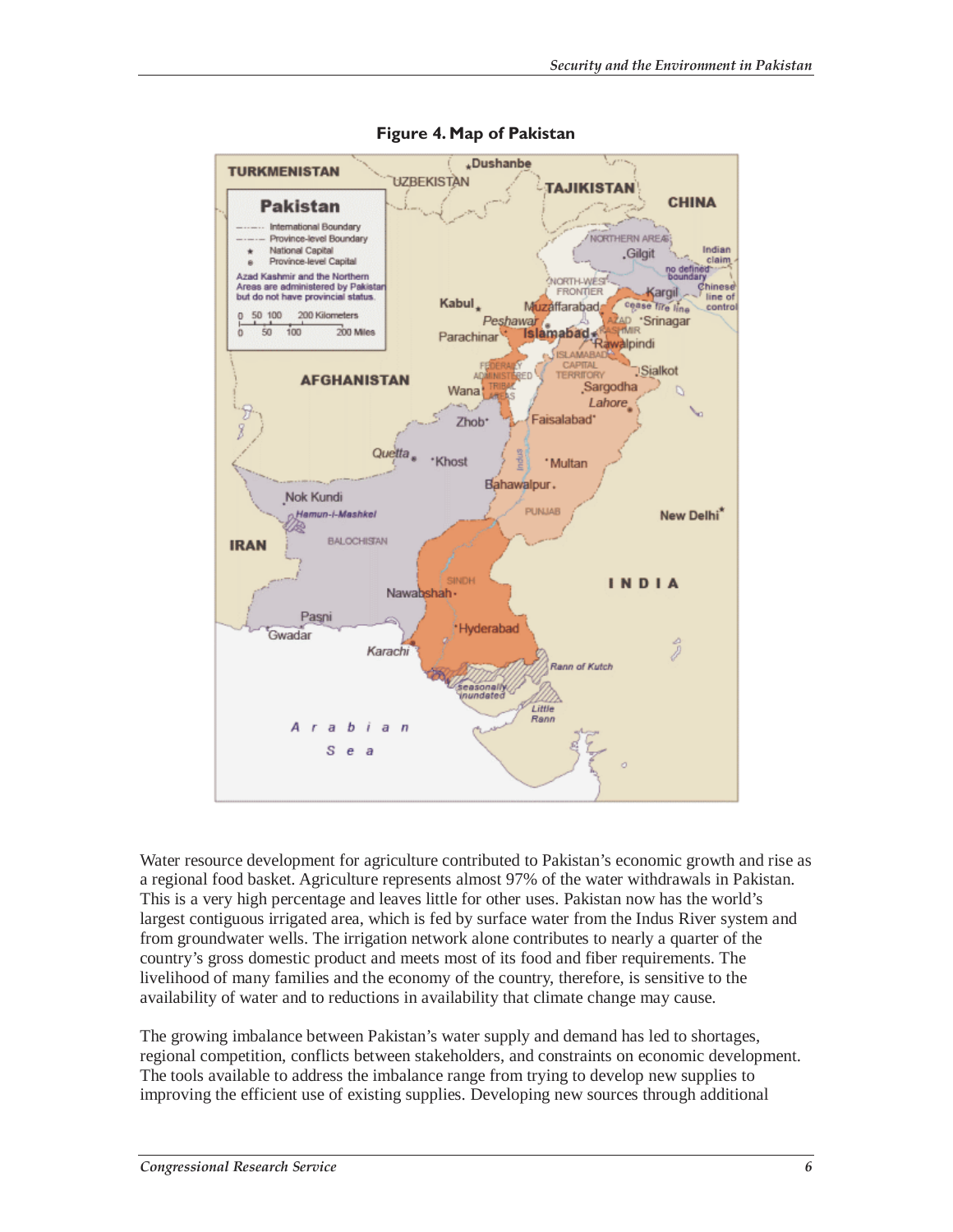storage has been controversial. Improving water efficiency requires political will and significant investment. Determined efforts to strengthen institutional capacities in the water sector at all levels of government and to change behaviors of farmers have not been sufficient to effectively deal with the problem. The poor state of government finances limits the options available to the government.

Under climate change predictions, the eventual loss of glacier storage may significantly alter water available in the Indus River for use in Pakistan. Western Himalayan glaciers are projected to continue their retreat for the next half century, increasing Indus River flows and flooding. These initial increases in river flows will likely be followed by decreased river flows as the glacial melt decreases as the glaciers disappear.<sup>11</sup> A 2010 Dutch study found that melt water from the Himalaya accounts for 60% of the water in the Indus river. The study also found that projected temperature, rainfall, and snow projections would likely lead to a 8.4% decrease in upstream water flow into the Indus by 2050 which would threaten the food security of those dependant on the river for irrigation.<sup>12</sup> This is despite a projected increase in rainfall in the area. The change in the glacial melt is not the only water-related effect on Pakistan anticipated under climate change. Climate change has been projected to increase the variability of monsoons, decrease the predictability of precipitation, exacerbate water-stress in arid and semi-arid regions, and further salt-water intrusion of coastal freshwater supplies.<sup>13</sup>

# **Agricultural Production and Food Security**

Pakistan's agriculture sector is a major part of its economy, contributing to about 20%-30% of the country's Gross Domestic Product (GDP), with about 70% of the population dependent on agriculture.<sup>14</sup> Roughly 45% of the working population is employed in agriculture, forestry, and fishing. As illustrated by statistics reported by the Food and Agriculture Organization (FAO) of the United Nations (U.N.), however, expected water shortages and soil degradation for Pakistan, among other sectoral factors, may effectively constrain expansion of its agricultural resources and production.

Pakistan's agricultural production includes both food and cash crops. Major food crops are cereal grains (mostly wheat and rice, and also barley, corn, millet, and sorghum) and milk products (buffalo, cow, and goat). Other commodities include other products such as fruits, vegetables, cattle, mutton, and eggs. Most livestock (60%-90%, depending on the area) are pasture- or rangeland-fed and are not generally fed cereal grains which are needed for human consumption.<sup>15</sup> Most food production is centered in the Punjab and Sindh provinces, which are the center of the country's wheat and rice production. (See **Figure 4**.) Mixed crop production areas are more

<sup>-</sup> $11$  While there has been a degree of controversy over the exact number of years that it will take for Himalayan glaciers to melt, there is general agreement among scientists that they are melting at an alarming pace.

<sup>12 &</sup>quot;Himalayan Glacial Melting Still a Threat," *United Press International*, http://www.upi.com/science.

<sup>&</sup>lt;sup>13</sup> "Global Climate Change: The Current and Future Consequences of Global Change," NASA,

http://climate.NASA.gov/effects/, and Intergovernmental Panel on Climate Change (IPCC), "Moving Toward the Fifth Assessment Report, http://www.ipcc.ch/.

<sup>&</sup>lt;sup>14</sup> U.N., "Pakistan, Country Profile," 2002, http://www.un.org/esa/agenda21/natlinfo/wssd/pakistan.pdf; and FAO, "Food and Agriculture Indicators," 2006, http://www.fao.org/es/ess/compendium\_2006/pdf/PAK\_ESS\_E.pdf. GDP estimates may vary depending in part on the inclusion of cotton production and fisheries.

<sup>&</sup>lt;sup>15</sup> Muhammad, D., "Pakistan, Country Pasture/Forage Resource Profile," 1998 (data last updated in October 2006), http://www.fao.org/ag/AGP/AGPC/doc/Counprof/Pakistan/Pakistan.htm.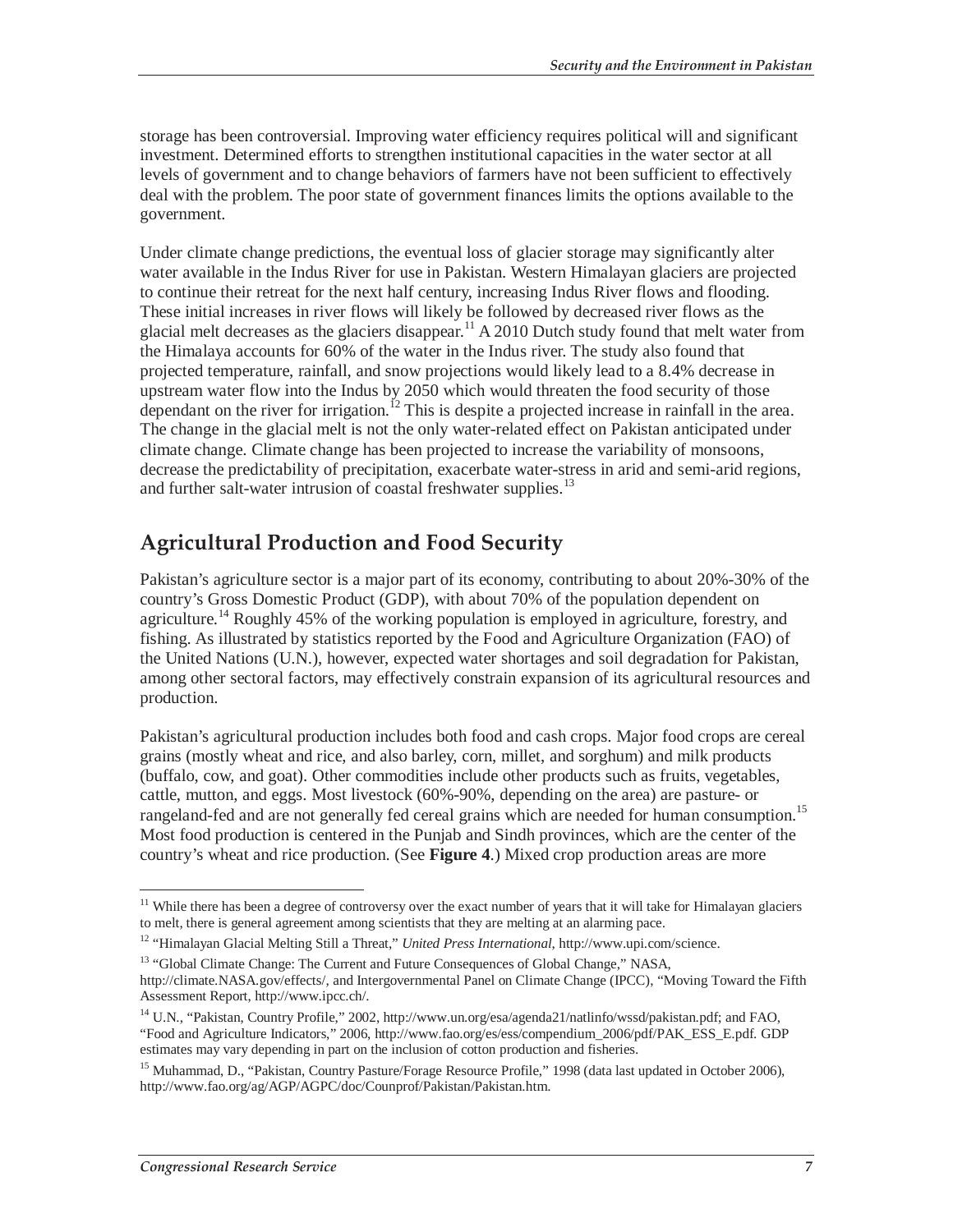prevalent in the Northwest Frontier Province (NWFP) areas; Baluchistan is characterized by mostly arid/sparse production, along with limited pasture-based livestock production.

Pakistan's major agricultural cash crops are cotton, sugarcane, and tobacco. Cotton serves as an important input into Pakistan's textile and apparel industry, and competes for available land, waters, and other resources and production inputs.<sup>16</sup>

#### **Declining Agricultural Production**

In the last decades of the  $20<sup>th</sup>$  Century, Pakistan's agricultural production grew sharply, increasing by an average of 4% per year, in large part due to the use of high-yielding crops, increased government prices for crops, and subsidies for irrigation water, fertilizer, and other inputs.<sup>17</sup> In recent years, however, agricultural production has been declining. Among the many reasons cited for this decline are: $18$ 

- shortage of irrigation water and deterioration in the irrigation network, including severe drought conditions in 2000-2001;
- soil degradation from fertilizers and other chemical inputs, and low efficiency from most farm inputs;
- low technology use, and lack of farmer knowledge of operating and technological characteristics within the agricultural sector;
- large differences in yields among provinces;
- uncertain land tenure;
- poor government investment in agricultural research and marketing;
- domination of large landowners and other vested interests, including price control by cartels;
- lack of crop diversification and focus on wheat production, particularly by some donor organizations; and
- poor governance and corruption.

The U.N. reports that although Pakistan was a net exporter of wheat and other cereal grains in the 1980s and 1990s, Pakistan became a large net importer of food products during the 2001-2003 period.<sup>19</sup>

<sup>-</sup><sup>16</sup> Comments from presenters at "Hunger Pains: Pakistan's Food Insecurity," Woodrow Wilson International Center conference, Washington, DC, June 3, 2009.

<sup>&</sup>lt;sup>17</sup> U.N., "Pakistan, Country Profile," 2002, http://www.un.org/esa/agenda21/natlinfo/wssd/pakistan.pdf; and Library of Congress, "Country Profile: Pakistan," February 2005, http://lcweb2.loc.gov/frd/cs/profiles/Pakistan.pdf.

<sup>18</sup> Comments from presenters at "Hunger Pains: Pakistan's Food Insecurity," Woodrow Wilson International Center conference, Washington, DC, June 2009; U.N., "Pakistan, Country Profile," 2002, http://www.un.org/esa/agenda21/ natlinfo/wssd/pakistan.pdf.

<sup>&</sup>lt;sup>19</sup> FAOSTAT, "Food and Agriculture Indicators," 2006, http://www.fao.org/es/ess/compendium\_2006/pdf/ PAK\_ESS\_E.pdf. Data are reported for 2004.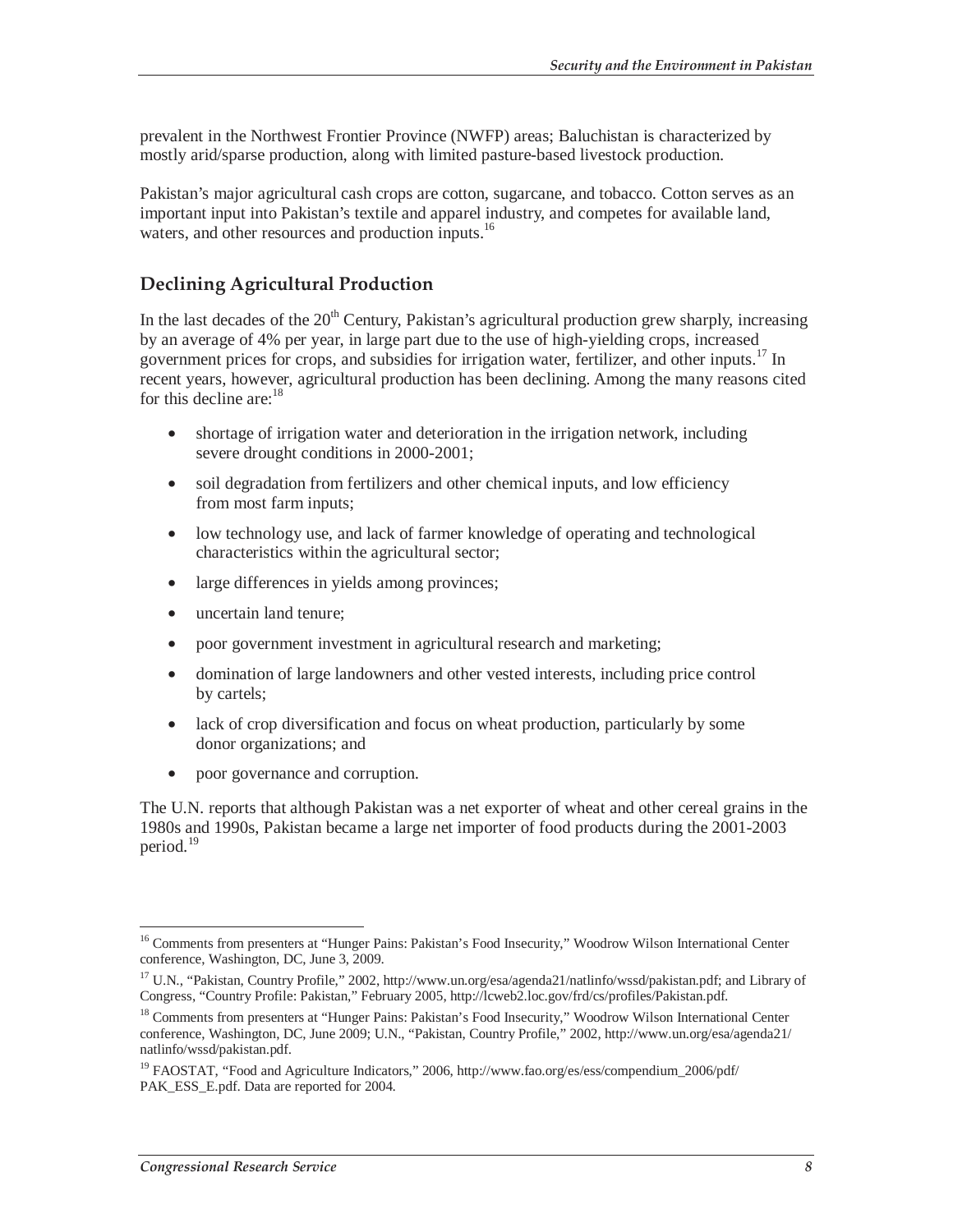

**Figure 5. Pakistan Farming Systems** 

**Source:** U.N. FAO, « Pakistan, Agriculture Sector, » http://www.fao.org/countryprofiles/index.asp?lang=en& iso3=PAK&subj=4.

**Notes:** FAO study, "Farming Systems and Poverty: Improving Farmers Livelihoods in a Changing World," 2001, http://www.fao.org/farmingsystems.

#### **Land Use and Irrigation**

-

Less than 30% of Pakistan's total land area (about 21.3 million hectares) is under cultivation and can be intensively farmed.<sup>20</sup> Most arable land and land under cultivation is in the densely

<sup>20</sup> FAO, *FAO Statistical Yearbook*, 2004, http://www.fao.org/es/ess/yearbook/vol\_1\_2/pdf/Pakistan.pdf. Total land area is about 77.1 million hectares.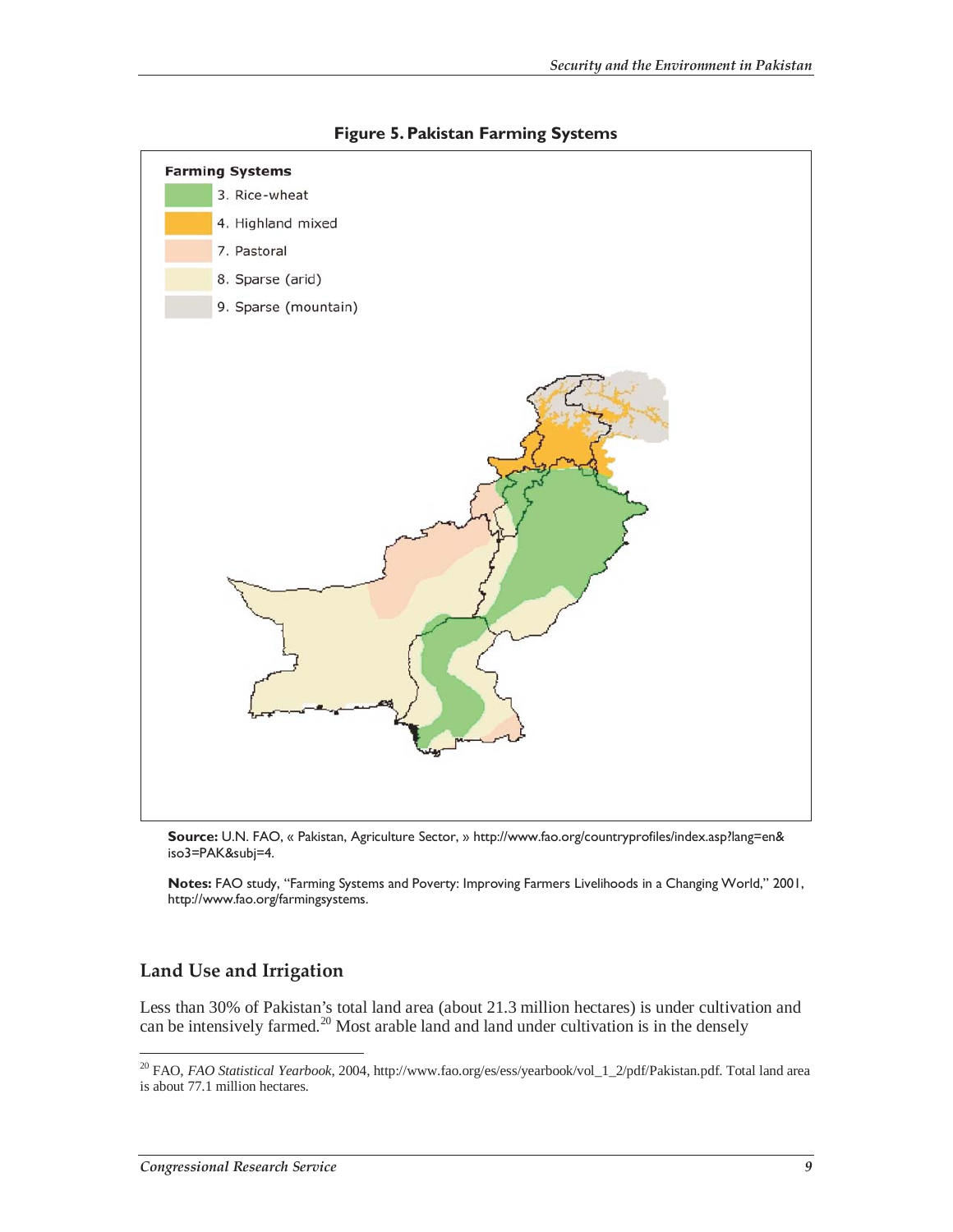populated Punjab and Sindh provinces. This coincides with data showing that these same two provinces account for nearly 90% of Pakistan's irrigated agriculture.

Nearly all available water in Pakistan is used for agriculture. As mentioned above, Pakistan's agriculture sectors rely heavily on irrigation, given its generally arid climate and low soil moisture. About 10% of Pakistan's cultivated area is classified as "semi-arid," with the majority of cultivated land classified as either "arid" (48% of total) or "hyper-arid" (37%).<sup>21</sup> By major province/region, about 60% of the arable land in both Baluchistan and NWFP is considered to consist of dry areas, with about 50% of the arable land in both Sindh and Pakistan's Federally Administered Tribal Areas (FATA) bordering Afghanistan classified as dry. The share of dry areas in Punjab is lower at 23% of all cultivated land. The major factor attributed to land degradation in Pakistan is low organic matter in soils, estimated at less than  $1\%$ <sup>22</sup> Other factors include soil erosion, underuse of organic fertilizers and overuse of synthetic chemicals, salinity and sodicity, and waterlogging.<sup>23</sup> Overly extensive cultivation in rainfed areas is common.

Pakistan has one of the world's largest irrigation systems. Irrigation covers an estimated 83% of all cultivated land in the country. About 72% of irrigated agriculture is centered in the Punjab region, the principal food production region in the country, with about 10.3 million hectares under irrigation. The Sindh province accounts for another 2.5 million hectares (17%) of irrigated agriculture. Comparable estimates for Baluchistan and the North-West Frontier Province (NWFP) are about 700,000 hectares under irrigation, or about 5% each of Pakistan's total irrigated area.<sup>24</sup>

-

<sup>&</sup>lt;sup>21</sup> FAO Terrastat and 2000 World Soil Resources Report, Table A3d, ftp://ftp.fao.org/agl/agll/docs/wsr.pdf; and Iqbal, M.M., and A.M. Khan, "Climate Change Challenges faced by Agriculture in the Punjab," August 30, 2008. Based on the Aridity Index (AI), the U.N. Environment Programme's (UNEP) classification of climatic zones quantifies precipitation deficit over atmospheric water demand. AI equals the ratio between mean annual precipitation and mean annual potential evapotranspiration (or the amount of water that would be lost from water-saturated soil by plant transpiration and direct evaporation from the ground).

<sup>&</sup>lt;sup>22</sup> Organic matter (OM) is an important measure of soil health. About  $3\% -4\%$  OM is typical for cultivated, temperateregion soils.

<sup>&</sup>lt;sup>23</sup> U.N., "Pakistan, Country Profile," 2002, http://www.un.org/esa/agenda21/natlinfo/wssd/pakistan.pdf; and Pakistan Mission to the United Nations, "Pakistan Country Profile," April 1997.

<sup>&</sup>lt;sup>24</sup> Iqbal, M.M., and A.M. Khan, "Climate Change Challenges faced by Agriculture in the Punjab," Seminar presentation, August 30, 2008, http://cmsdata.iucn.org/downloads/pk\_cc\_mohsin.pdf.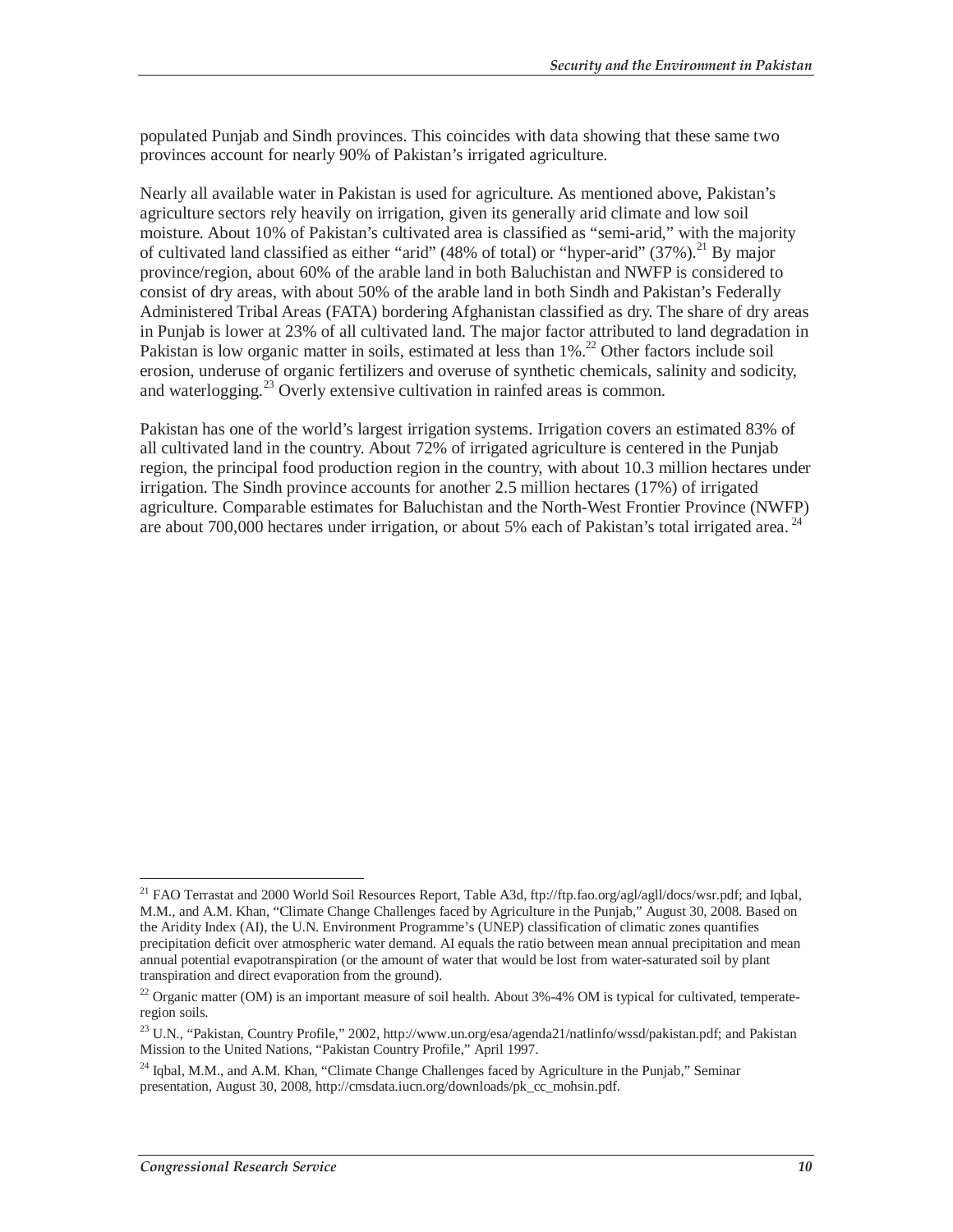| <b>Federal state territory</b>      | Irrigated area<br>(hectacres) | <b>Irrigation</b><br>(percent) |  |  |
|-------------------------------------|-------------------------------|--------------------------------|--|--|
| <b>Baluchistan</b>                  | 767,120                       | 5%                             |  |  |
| North-West Frontier Province (NWFP) | 719,152                       | 5%                             |  |  |
| Punjab                              | 10,325,678                    | 72%                            |  |  |
| Sindh                               | 2,515,050                     | 17%                            |  |  |
| <b>Northern Territories</b>         | 90.464                        | 1%                             |  |  |
| Pakistan, total                     | 14,417,164                    | 100%                           |  |  |

#### **Table 1.Distribution of Irrigated Area, Pakistan**

by Federal State Territory

**Source:** U.N. FAO, Aquastat, "Global Map of Irrigation," http://www.fao.org/nr/water/aquastat/irrigationmap/pk/ index.stm. Estimates have origin in 1990 Census.

**Notes:** Areas equipped with irrigation infrastructure. Does not include other irrigated or rainfed areas, which total another roughly 8 million hectares.

#### **Food Security and Nutrition**

The UN notes that fluctuations in the availability of food is among the "factors responsible for the micronutrient deficiency disorders observed in Pakistan."<sup>25</sup> For the 2001-2003 period, the U.N. reports that energy supplied from wheat and other cereals accounted for about 38% of total dietary intake, along with milk products (11%) and sugar products (10%).<sup>26</sup> Still, more than 20% of Pakistan's population is reported to suffer from food deprivation.<sup>27</sup>

The U.N. reports that the nutritional status of Pakistani children under five years of age is "extremely poor."28 At a national level almost 40% of children under five years are underweight; about 37% of children are affected by stunting and about 13% by wasting.<sup>29</sup> Moreover, the U.N. reports that there are significant variations in malnutrition rates among provinces. For example, "The prevalence of stunting appears to be associated with the overall level of development of the provinces, being lowest in Punjab and highest in Baluchistan, the least developed province."<sup>30</sup> Baluchistan, NWFP, and the FATA areas, along with areas with large numbers of internally displaced persons (IDPs), are among the most food insecure in Pakistan.<sup>31</sup>

-

<sup>&</sup>lt;sup>25</sup> FAO, "Nutrition and Consumer Protection, Pakistan," http://www.fao.org/ag/AGN/nutrition/PAK\_en.stm. Based on surveys of average daily requirements during 1984-1985 and 1987-1988. No recent nationwide food consumption surveys or information on the adequacy of present food consumption are available.

<sup>&</sup>lt;sup>26</sup> FAOSTAT, "Food and Agriculture Indicators," 2006, http://www.fao.org/es/ess/compendium\_2006/pdf/ PAK\_ESS\_E.pdf. Data are reported for 2004.

<sup>&</sup>lt;sup>27</sup> FAOSTAT, "Food Security Statistics, Pakistan," http http://www.fao.org/faostat/foodsecurity/Cous\_en.htm. Data are reported for 2001-2003 period.

<sup>&</sup>lt;sup>28</sup> FAO, "Nutrition and Consumer Protection, Pakistan," http://www.fao.org/ag/AGN/nutrition/PAK\_en.stm.

<sup>&</sup>lt;sup>29</sup> Ibid; and FAOSTAT, "Food Security Statistics, Pakistan," http://www.fao.org/faostat/foodsecurity/Cous\_en.htm. Data are reported for 2001-2003 period.

<sup>&</sup>lt;sup>30</sup> FAO, "Nutrition and Consumer Protection, Pakistan," http://www.fao.org/ag/AGN/nutrition/PAK\_en.stm.

<sup>&</sup>lt;sup>31</sup> Comments from presenters at "Hunger Pains: Pakistan's Food Insecurity," Woodrow Wilson International Center conference, Washington, DC, June 3, 2009.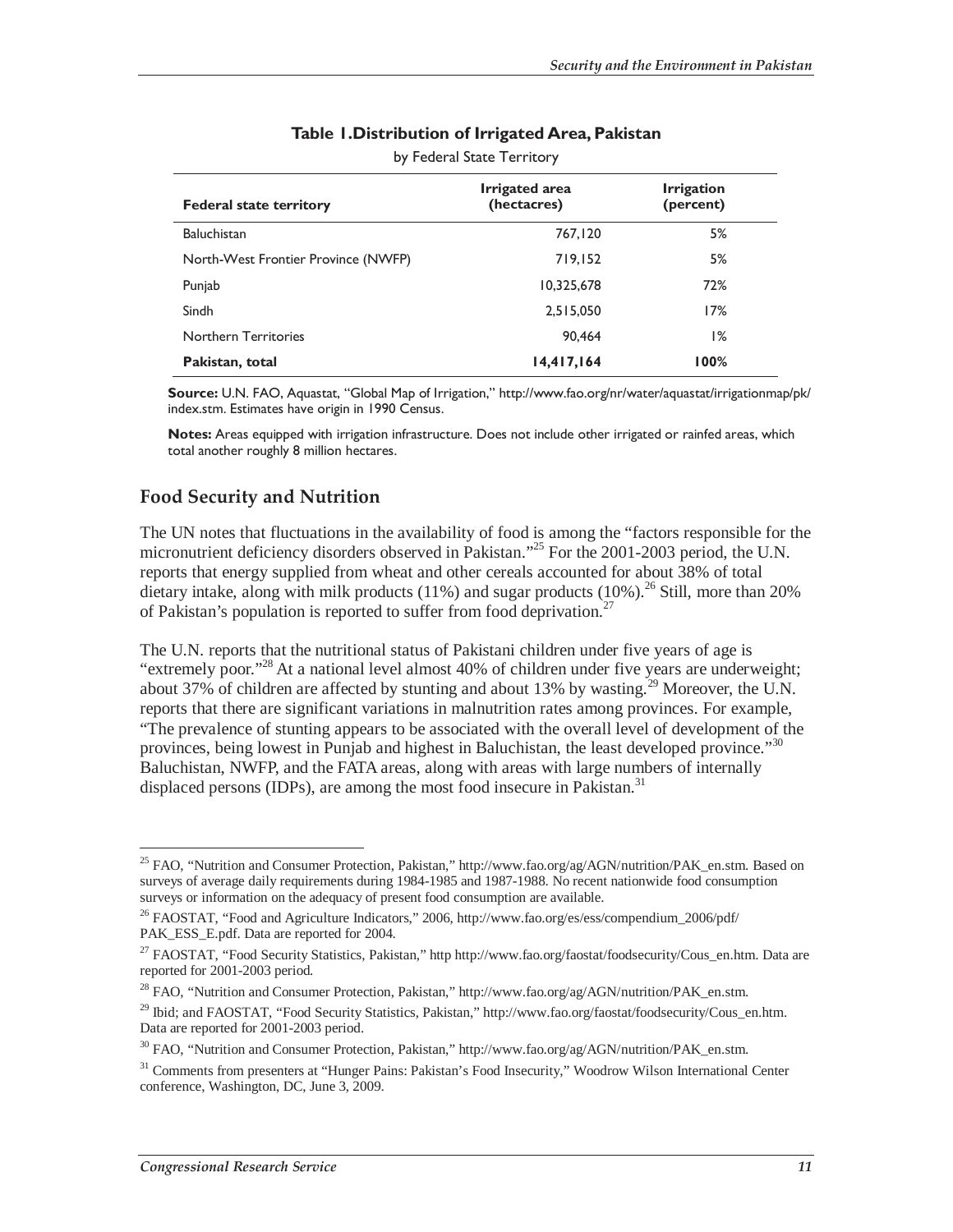# **Natural Disasters**

Pakistan is prone to certain types of natural disasters with significant impacts, especially earthquakes and floods. Pakistan has experienced major earthquakes that have caused considerable fatalities and damage to critical infrastructure. The last major earthquake in Pakistan with significant consequences was in northern Pakistan in October 2005.<sup>32</sup> Over 73,000 people died as a result of the earthquake and over 5.0 million were displaced.<sup>33</sup> This disaster created issues related to food security, health and disease, water and sanitation, and infrastructure. It also had a large economic toll, causing some to estimate that recovery could cost over \$5.0 billion.

Pakistan is also subjected to flooding during the monsoon season, when flooding has the potential to displace tens of thousands of people, damage infrastructure, and destroy croplands. In relation to climate change, flooding patterns might follow changes in monsoon seasons. A World Bank study has stated that between 1990 and 2008 natural disasters killed 60,000 and affected 750 million people in South Asia with \$45 billion in damages.<sup>34</sup> In July and August of 2010, Pakistan experienced what have been described as the worst floods in the country's history. These floods reportedly killed over 1,100 and devastated large parts of the Swat Valley where the government of Pakistan is seeking to reassert its control after displacing Islamist militants. A Pew Research poll has found that only 17% of Pakistanis hold a favorable view of the United States.<sup>35</sup> In August 2010, the United States announced \$10 million in assistance to aid those affected by the flooding. Such assistance may help improve Pakistanis' perceptions of the United States. Melting glaciers might lead to glacial lake outburst floods,  $36$  which can affect communities and settlements downstream. A burst can discharge millions of cubic meters of water and debris in a few hours into downstream communities. There are over 2,500 glacial lakes in the Himalayan region of Pakistan; however, just a small fraction are considered dangerous.<sup>37</sup>

Natural disasters often lead to displaced populations and damaged infrastructure in countries such as Pakistan. The response to these events can stress governments and lead to or exacerbate internal conflicts. These events can also provide radical groups an opportunity to help displaced people and recruit new members, when government responses are weak. The promptness and efficiency of militants in providing assistance to some of those affected by the 2005 earthquake in Azad Kashmir and the Northwest Frontier Province of Pakistan earned them a degree of legitimacy within communities affected by the quake.<sup>38</sup>

<sup>-</sup> $32$  It had a magnitude 7.6 on the Richter scale.

<sup>33</sup> U.S. Agency for International Development, South Asia Earthquake, Fact Sheet #44, at http://www.usaid.gov/ our\_work/humanitarian\_assistance/disaster\_assistance/countries/south\_asia/fy2006/southasia\_eq\_fs44\_08-25-2006.pdf.

<sup>&</sup>lt;sup>34</sup> "Pakistan's Current Monsoon Leads to an International Emergency Appeal for Assistance," http://www.examiner.com.

<sup>35 &</sup>quot;Floods Ravage Pakistan Valley That Endured Taliban," *Associated Press*, August 1, 2010.

<sup>&</sup>lt;sup>36</sup> Glacial Lake Outburst Floods results from glacial dams bursting. Glacial dams form when glaciers melt and leave pools of water behind dams formed from silt and debris. Melting glaciers and deforestation are thought to be main causes for glacial lake formation.

<sup>37</sup> European Commission on Humanitarian Aid, *Managing Climate Risk: Glacial Outburst Floods*, United Nations Development Program, 2010, http://www.managingclimaterisk.org/index.php?menu\_id=2&submenu\_id=102& pagetype\_menu=2&content\_id=SMN-2.

<sup>38</sup> Ashfaq Yusufzai, "Militants Gain legitimacy Through Quake Relief," http://ipsnews.net.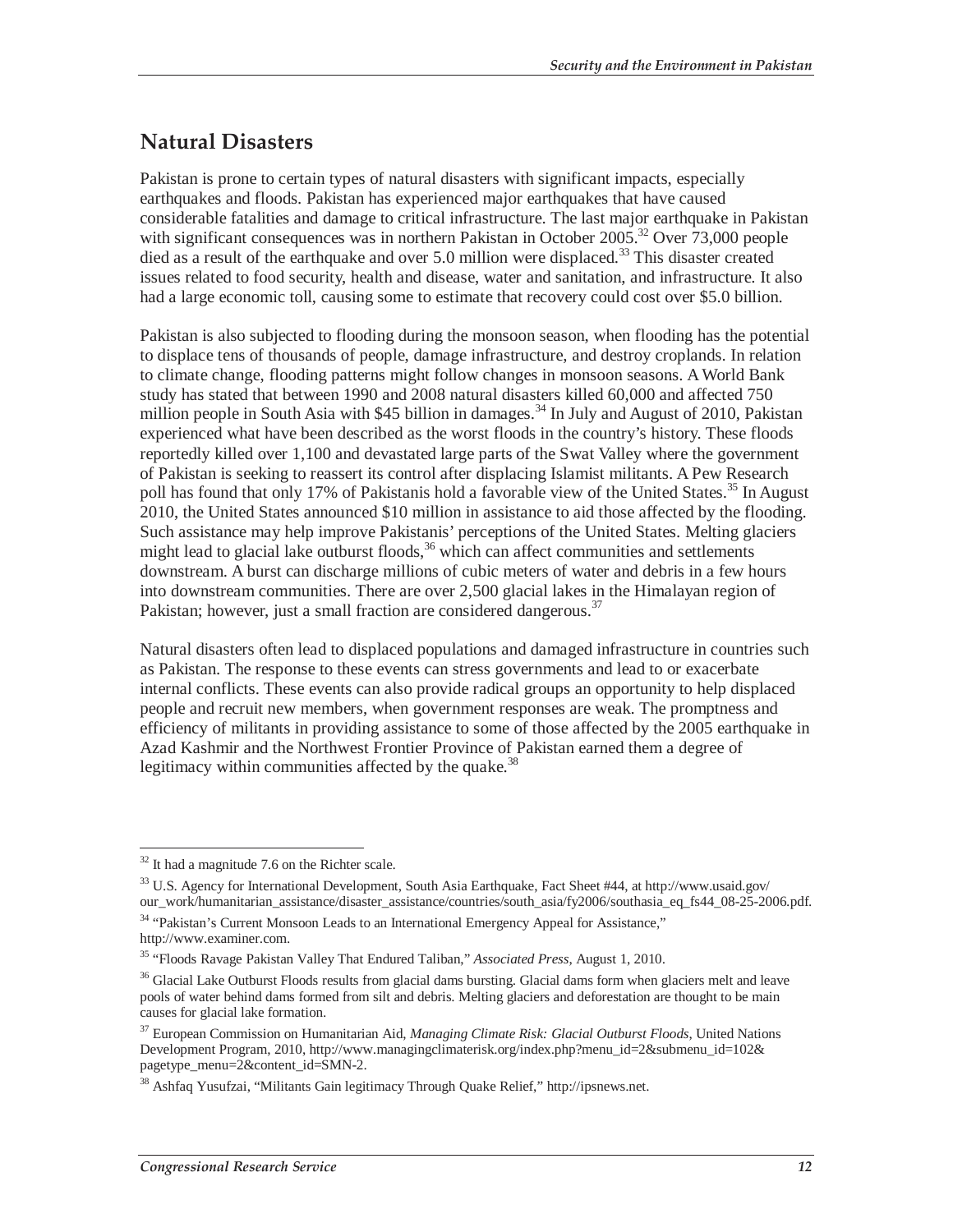# **Environmental Stress as Threat Multiplier to Security in Pakistan**

While much attention has been devoted to environmental stress that is anticipated due to climate change, existing environmental concerns already stress Pakistan. If these conditions worsen, they could act as a threat multiplier in combination with other threats to the state such as expanding population and food insecurity, strife among political-military elites, poor economic resources, Islamist extremism, secessionism, inter-provincial competition for resources, and/or cross border conflict with Afghanistan or India. Such stress could further weaken the state to the extent that it could fall to pressure by militants. Such a situation could also lead to a return to military rule.

#### **Demographics and Food Insecurity**

High population growth and density, low economic development, and resource scarcity may lead to increased risk of conflict. Pakistan contains all of these factors to certain degrees. Environmental stress can exacerbate these existing problems by increasing resource scarcity (i.e., limiting food production). Food production in Pakistan is a key factor for development because of the limited carrying capacity of arable land and state resources relative to Pakistan's population. Food production is not keeping pace with Pakistan's steadily increasing population. Pakistan's population almost quadrupled from 1960 to 2010, and is expected to grow by another 66 million in the next 15 years, thereby reaching 335 million by  $2050<sup>3</sup>$ 

A combination of increasing population size, limited arable land, and poverty put Pakistan at extreme risk of food insecurity, according to some studies. For example, in 2009, Pakistan ranked 11<sup>th</sup> on a list of the world's Food Security Risk Index which placed it in the category of states at extreme risk.<sup>40</sup> The number of people in Pakistan considered "insecure" in terms of their food needs reportedly increased from 35 million to 45 million in 2009. Some reasons for this status are economic. For example, the price of wheat flour in Pakistan increased 95% from May 2007 to October 2009 while overall food inflation increased prices 28% in the year preceding October 2009. An estimated 85% of Pakistanis live on two dollars a day or less and spend at least 50% of their income on food. Pakistan produces approximately 20 million tons of wheat while consuming 23 million tons, leading to the necessity of wheat imports.

 "Without food, people do one of three things: revolt, migrate, or starve. When governments can no longer provide food security, states fail."<sup>41</sup> From May 2007 to October 2009 (when wheat flour increased in price), riots in Pakistan reportedly led to the stealing of massive amounts of grain and flour. In January 2008, Pakistan deployed 6,000 soldiers to secure flour mills, food distribution centers, and to escort supply trucks.<sup>42</sup> The food security situation is considered to be the worst in Pakistan's northern and western border areas.<sup>43</sup> In Baluchistan 20 of 25 districts were considered food insecure while all of the Federally Administered Tribal Areas were considered

<sup>-</sup><sup>39</sup> "Pakistan's Daunting—and Deteriorating—Demographic Challenge," January 18, 2010, http://www.populationmedia.org.

<sup>40 &</sup>quot;Pakistan at Extreme Food Security Risk," *Dawn*, September 8, 2009.

<sup>41</sup> Josette Sherman, "How to End Hunger," *The Washington Quarterly*, April 2010.

 $^{42}$  Peiris, V., and K. Jones, "Pakistan Roiled by Flour and Electricity Shortages," http://www.buzzvines.com.

<sup>43</sup> Myra Imran, "Food Insecurity Haunts 45 Million in Pakistan," *The News,* October 16, 2009.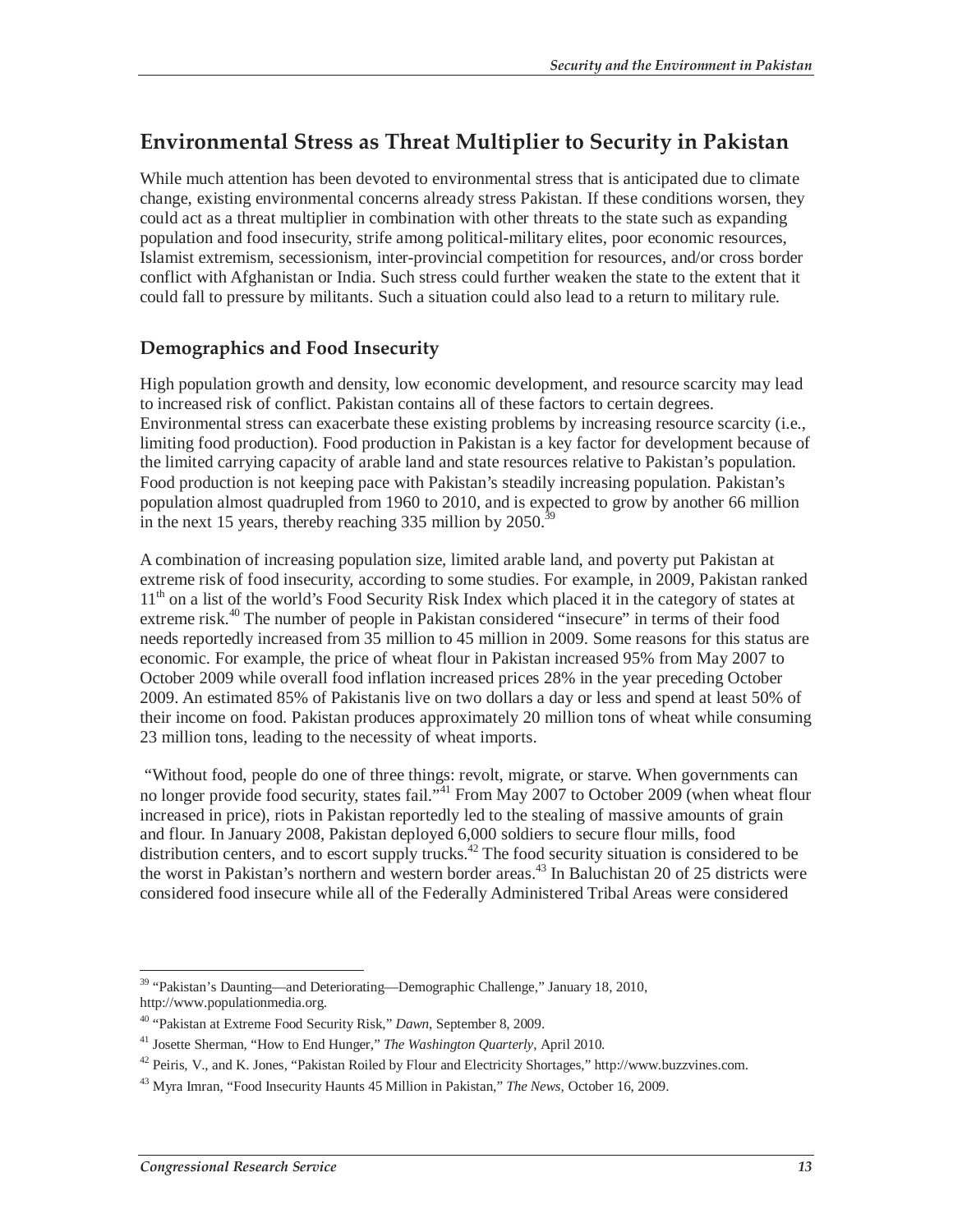food insecure.<sup>44</sup> These areas are the same areas that are subject to much of Pakistan's internal strife.

Refugees place added pressure on food security in Pakistan. Regional conflict in Afghanistan has made Pakistan one of the leading locations of refugees over the years. Millions of Afghans fled to Pakistan to avoid fighting during both the Soviet and American occupations of Afghanistan. Internal fighting between the Pakistan government and Taliban forces in northwest Pakistan in 2009 led to an estimated 3 million Internally Displaced Persons (IDPs).<sup>45</sup> Such dislocated populations lack the resources of more stable populations and can contribute to food scarcity and overtaxed infrastructure, among other things. Refugees have the effect of reducing the resilience of regional governments when facing environmental stress. Further, environmental stress, such as food scarcity and limited water supplies, exacerbates the effect of refugees and lead to protests, crime, and potentially recruiting by militants. Cross border migration appears to be less of an option for Pakistan's populations than in other states due to Pakistan's adversarial relationship with India and the ongoing conflict in Afghanistan.

#### **Political-Military Elite Strife**

Strife among the political-military elites of Pakistan is a key factor that prevents Pakistan's leadership from effectively deploying state resources for environmental and other issues. Changes made to the Constitution in 2010 are not thought likely to cure tri-partite conflict between the military, judiciary, and the government.<sup>46</sup> As a result, political infighting is expected to continue at the cost of effective governance.<sup>47</sup> Corruption remained a problem in 2009 as Pakistan ranked as the  $42<sup>nd</sup>$  most corrupt of 180 states in a ranking by Transparency International.<sup>48</sup> Resource scarcity has also evidently led to elite's control of resources that has ecologically marginalized many of Pakistan's poor who are increasingly vulnerable.<sup>49</sup> Many of the urban poor are more vulnerable to price increases than the rural poor because they must buy all of their food. Pakistan is 36% urban with a 3% annual shift from rural to urban areas.<sup>50</sup>

Federal Minister of Investment Waquar Ahmed Khan announced in April 2009 that the government of Pakistan has plans to sell or lease one million acres of farmland to foreign investors who are thought likely to be from the Persian Gulf. The Pakistani Taliban asserted control over the Swat Valley, about 100 km north of Islamabad, in 2008 before the government reasserted its influence in the region. There are plans to raise a special security force to protect foreign investment in Pakistani farmland. A further question is the extent to which such investment will compete with Pakistani agriculture for water resources.<sup>51</sup> Food produced on such foreign-controlled farms may be exempt from export bans during times of shortage.

<sup>-</sup>44 "Urban Food Security Deteriorating," U.N. Office for Coordination of Humanitarian Affairs, IRIN, January 8, 2008.

<sup>45</sup> William Branigin, "U.S. to Provide Millions for Pakistani Refugees," *The Washington Post*, May 20, 2009.

<sup>46 &</sup>quot;Pakistan Politics: Power Shift," *Economist Intelligence Unit*, April 9, 2010.

<sup>47 &</sup>quot;Country Report: Pakistan," *Economist Intelligence Unit*, April 2010.

<sup>48 &</sup>quot;Pakistan Slips Five Places in Transparency International Corruption Index," *Pakistan Conflict Monitor*, November 18, 2009.

<sup>49</sup> Peter Gizewski and Thomas Homer-Dixon, "Environmental Scarcity and Violent Conflict: The Case of Pakistan," Occasional Paper, Project on Environment, Population and Security, April 1996.

<sup>50 &</sup>quot;Pakistan," *CIA World Factbook,* April 2010.

<sup>51</sup> Ximena Ortiz, "Food Follies," *National Interest*, April 24, 2009.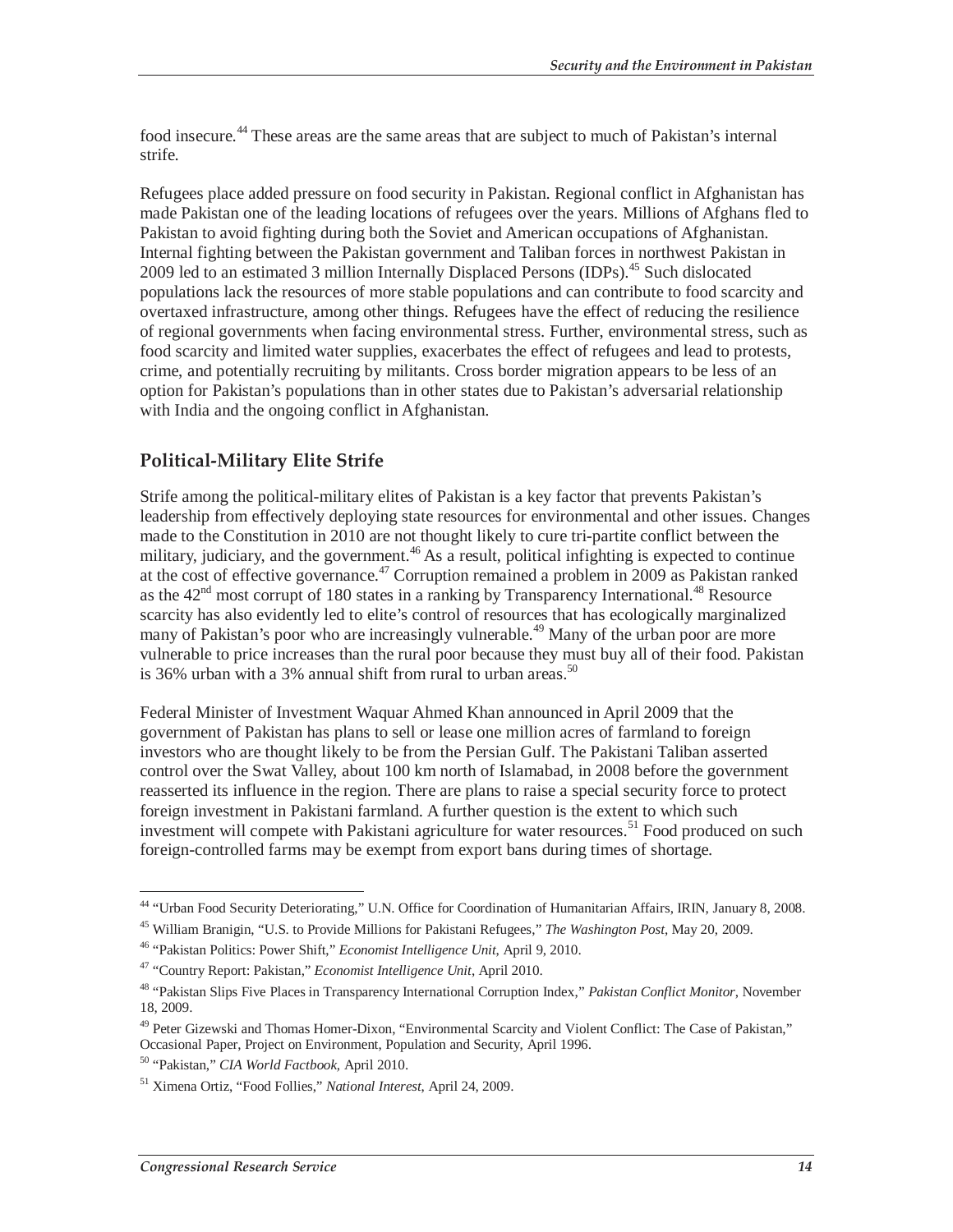#### **The Economy52**

The effect of environmental stress on Pakistan can be, in part, related to the country's poor economic performance which limits Pakistan's resilience in dealing with environmental stress. Developed states with strong diversified economies are likely have greater resources to mitigate and adapt to environmental stress, such as climate change. Less developed states such as Pakistan might not effectively deal with environmental challenges. For example, a robust industrial sector could absorb excess workers from the agricultural sector should a decline in that area lead to its downsizing. Without alternative employment, potentially displaced agricultural workers could have difficulty finding work to buy food for their families.

The Pakistani economy has been hindered by decades of internal political conflict and low levels of foreign investment. Despite this, some gains have been made in poverty reduction, and GDP growth is forecasted to be 2.9% in 2010. Unemployment remains high at 15.2% in 2009. An estimated 24% of the country lives below the poverty line, and GDP per capita in purchasing power parity terms is \$2,600 per person per year. Inflation is expected to remain high in 2010 at 11.3% even as it has dropped from 20.3% in 2008 and 13.6% in 2009. 53 Pakistan received emergency funds from the International Monetary Fund (IMF) in late 2008 to help stabilize its economy. While the economy stabilized somewhat in 2009, the IMF warned in February 2010 that challenges to the economy remained. Some believe that domestic factors will hinder government efforts to further improve economic stability. The government's resources will be further strained when it has to repay the IMF loans.

Environmental stress such as low agricultural productivity, declining water supplies, and natural disasters can exacerbate economic problems. Low agricultural productivity could lower GDP, increase unemployment, and potentially raise prices for staple foods. Low water supplies could affect agriculture and industry dependent on water, as well as, directly affect the populace. Lastly, natural disasters can exact a financial burden on the government and lead to displaced people without jobs. The sum impact of these environmental stresses would be to exacerbate the existing problems in the Pakistani economy. The degree of their effect is related to the intensity and timing of the environmental stress. A poor economy limits Pakistan's ability to deal with security threats as it limits the state's resource base that it can deploy to address the threat.

#### **Islamist Extremism**

Islamist extremism in Pakistan is a direct security threat to the United States, Pakistan, and other countries.<sup>54</sup> Environmental stress in Pakistan can contribute to the growth and sustenance of Islamic extremism in the region. One documented example connecting environmental stress and Islamic extremism was the major earthquake in Pakistan in 2005. It was reported that militant groups in Pakistan played an active role in providing aid after the earthquake. These actions were done to bolster their image and possibly gain recruits. Natural disasters leading to a weak government response has the potential to create discord among displaced populations. In some

<sup>-</sup>52 For further information see CRS Report RS22983, *Pakistan's Capital Crisis: Implications for U.S. Policy*, by Michael F. Martin and K. Alan Kronstadt.

<sup>53 &</sup>quot;Pakistan: Country Report," *The Economist Intelligence Unit*, April, 2010.

<sup>&</sup>lt;sup>54</sup> The direct importance of Pakistan to American security was highlighted most recently in early May 2010 as it became apparent that an immigrant from Pakistan, Faisal Shahzad, had received training in Waziristan before he attempted to detonate a car bomb in Times Square, New York, on May 1, 2010.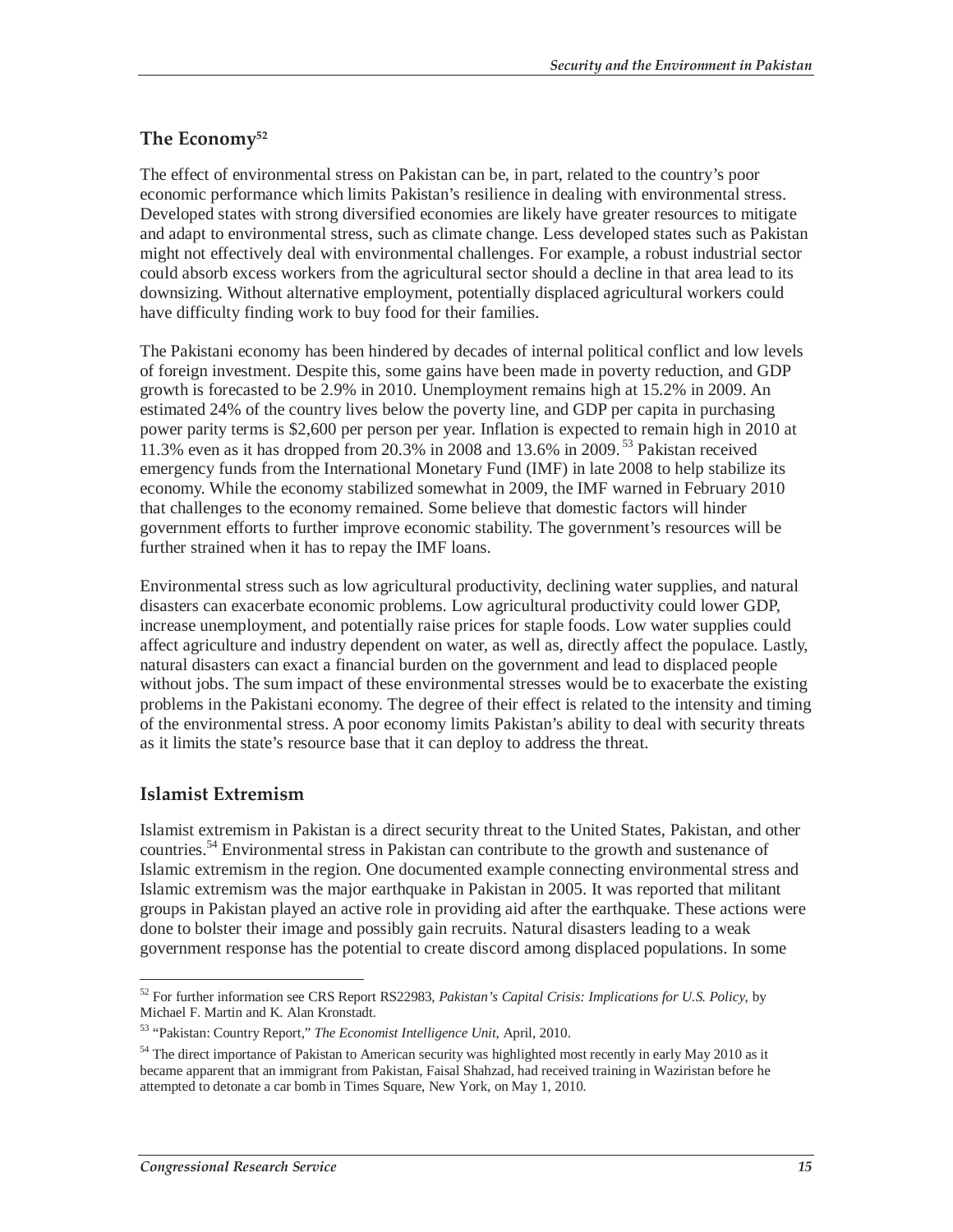cases, it might empower fringe, militant groups that pose a security threat to the country; whereas in other cases, it might result in protests and disassociation with the ruling party.

#### **Pakistan's Periphery**

Key existent stresses on the Pakistani state stem from autonomous and secessionist tendencies in Pakistan's western borderlands, particularly in the Federally Administered tribal Areas (FATA), Northwest Frontier Province (NWFP) (recently renamed the Kyber Pakhtunkhwa), and Baluchistan. Pakistan's central government has never extended the same degree of control over these areas that it does over its core in Punjab and Sindh. This was also the case under the previous British colonial administration. A deteriorating environment due to increased stress on the land that could come about as a result of potential demographic pressure could further weaken central government control over these areas. It was reported in April 2010 that militants were still using sanctuaries in Pakistan's FATA to strike U.S. and NATO forces in Afghanistan.<sup>55</sup> This is in addition to Waziristan having connections to recent failed attempts to attack the United States and its interests in the region. Baluchistan is an area where long standing tensions with the centre in Islamabad overlap with an area of current water stress.

#### **Inter-Provincial Competition for Water Resources**

An ongoing dispute over the construction of the Kalabagh Dam on the Indus River in the Pakistani Province of the Punjab highlights intra-Pakistani tensions over water resource sharing. The Pakistani provinces of Sindh, Baluchistan, and the Northwest Frontier Province oppose the dam's construction while the Punjab supports it as a means of solving both energy and water shortage problems. Pakistan's Federal Minister for Water and Power Raja Pervaiz Ashraf has stated that Pakistan is desperately in need of establishing new dams in order to overcome Pakistan's power crisis and overcome load shedding.<sup>56</sup> The Lahore Chamber of Commerce and Industry has estimated that the dam would produce enough energy to obviate the need to import 20 million barrels of oil a year. $57$ 

Sindh, which is the lower riparian province, has been the most vocal opponent of the project for several reasons. Many in Sindh fear that the dam will irrigate land in the Punjab at the cost of irrigating land in Sindh. Sindh also fears that the dam will reduce Indus water flow to the Arabian Sea, which is essential in order to prevent salt water intrusion from destroying coastal mangrove stands and farm land. An estimated 85% of the Indus River Delta mangroves, which are important spawning grounds for fish and crustaceans, have been lost. Flow diversion, leading to increased salinity levels, as well as industrial pollution from Karachi and the local cutting of mangroves for fodder and fuel wood, is degrading the ecosystem.<sup>58</sup>

If current water use plans proceed in the lower riparian area of the Indus, Sindh may be placed in extreme jeopardy. According to one expert, "If the Vision-2025 is implemented as planned, the lower basin will receive practically no water. If the situation is not reversed soon and the storage

 $\overline{a}$ 55 "Militancy and Conflict Across the FATA and NWFP," *New America Foundation*, April 19, 2010. http://www.pakistanconflictmonitor.org

<sup>56 &</sup>quot;Government Desperate to Construct New Dams," *The Nation*, May 7, 2010.

<sup>57 &</sup>quot;Kalabagh Dam May Help Save Rs33b a Year," *Euclid Infotech*, May 7, 2010.

<sup>58 &</sup>quot;Indus River Delta-Arabian Sea Mangroves," http://www.worldwildlife.org.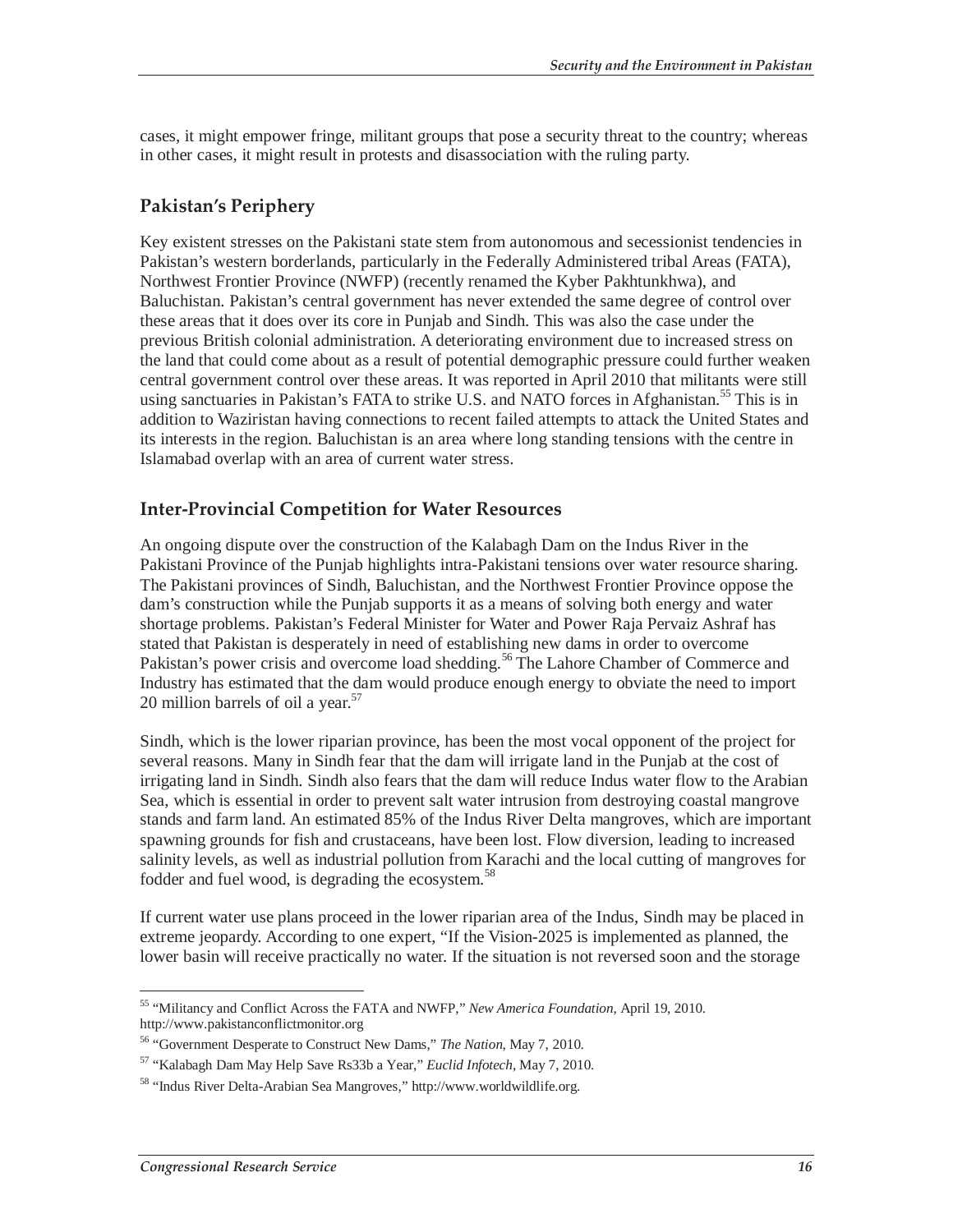and diversion upstream continues, it is not farfetched to see an impending ecological disaster in the lower Indus basin that would eventually create a famine-like situation in Sindh."59 Salt water intrusion has been detected as far as 100 kilometers inland in Sindh. Reportedly hundreds of villages in the Badin and Thatta Districts have had to migrate to the interior of Pakistan as salt water intrusion has rendered their farmlands useless. Sea level rise associated with climate change is likely to exacerbate this already dire situation. $60$ 

# **Cross-Border Dispute with India over Kashmir and Water Resources**

Pakistan and India are historical enemies that have fought three wars and had numerous periods of heightened tension over their disputed line of control in Kashmir since their independence from British colonial rule in 1947. Pakistan and India most recently fought over the line of control in Kashmir near Kargil in 1999 after Pakistani forces crossed the de facto line of control in a failed attempt to occupy Indian-held territory.

The 1960 Indus Water treaty allotted the water from the Ravi, Sutlej, and Beas rivers to India and the water from the Jhelum, Chenab and Sindh rivers to Pakistan. India's construction of a hydroelectric dam on the Chenab river, which flows from the Indian state of Jammu & Kashmir to Pakistan, has, according to Pakistani officials, reduced the water available for Pakistani agriculture.<sup>61</sup> This is of concern and an item of contention for Pakistan.

The Indus Water Treaty has allowed water sharing between India and Pakistan for many years. Environmental changes brought on by climate change may either threaten this cooperation or may enhance it. There is concern by some in Pakistan that India will use its upstream dams to manipulate water flow to its advantage and to Pakistan's disadvantage. It is thought that Himalayan glacier melt will increase flows of water in the nearer term and that this could lead to flooding in Pakistan if India does not use its upstream dams to mitigate this. It is also thought by some in Pakistan that after this period of thaw of Himalayan glaciers that there will be less water and that India may use its dams to hold back water from Pakistan.<sup>62</sup>

Tensions over the water resources may place more emphasis on Pakistani support of insurgents that are trying to break Kashmir away from India, which could potentially escalate to war given the history of conflict between India and Pakistan. Conversely, they could also lead to enhanced cooperation. Pakistani President Asif Ali Zardari wrote in 2009 that "The water crisis in Pakistan is directly linked to relations with India. Resolution could prevent an environmental catastrophe in South Asia, but failure to do so could fuel the fires of discontent that lead to extremism and terrorism."63

<sup>-</sup><sup>59</sup> Altaf Memon, "Evaluation of Impacts on the Lower Indus River Basin Due to Upstream Water Storage and Diversion," University of Maryland July 2004.

<sup>&</sup>lt;sup>60</sup> Altaf Memon, "Evaluation of Impacts on the Lower Indus River Basin Due to Upstream Water Storage and Diversion," University of Maryland July 2004.

<sup>61 &</sup>quot;India and Pakistan: Troubled Water," ISN Zurich, http://www.isn.ethz.ch.

<sup>62</sup> Ali Khizar Aslam, "Politics of water Insecurity," *Business Recorder,* April 21, 2010.

<sup>63</sup> Asif Ali Zardari, "Partnering with Pakistan," *The Washington Post*, January 28, 2009.